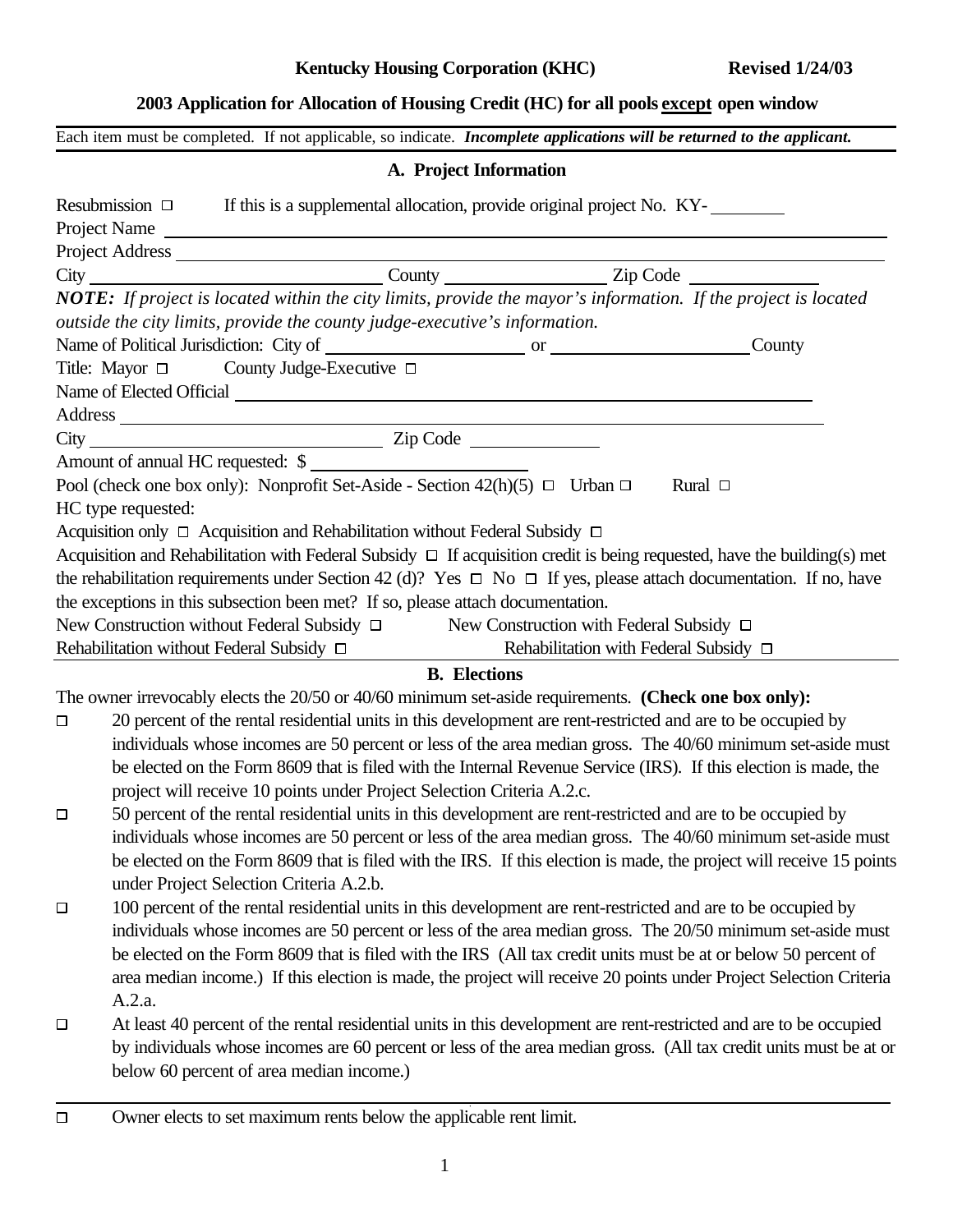| 90-94% □<br>95-99% □<br><b>NOTE:</b> All projects must have a minimum of 30 years of affordability.                        | 85-89% $\Box$ 84% or less of applicable rent limit $\Box$            |                                  |                            |                 |
|----------------------------------------------------------------------------------------------------------------------------|----------------------------------------------------------------------|----------------------------------|----------------------------|-----------------|
|                                                                                                                            | C. Site Information                                                  |                                  |                            |                 |
|                                                                                                                            |                                                                      |                                  |                            |                 |
| Elevator: Yes $\Box$ No $\Box$ Type of Housing: Multifamily $\Box$                                                         |                                                                      |                                  | Single-Family $\Box$       |                 |
| Type of Units: Apartment $\Box$                                                                                            | Detached $\square$                                                   | High-Rise $\Box$                 | $SRO$ $\square$            |                 |
| Duplex $\Box$                                                                                                              | Special Needs $\Box$                                                 | Other $\Box$                     |                            |                 |
|                                                                                                                            |                                                                      |                                  | Number of units            |                 |
|                                                                                                                            |                                                                      |                                  |                            |                 |
| Undesignated                                                                                                               |                                                                      |                                  |                            |                 |
|                                                                                                                            |                                                                      |                                  |                            |                 |
| Set-aside for persons with a physical or mental impairment                                                                 |                                                                      |                                  |                            |                 |
| (100% of project must be set-aside in order to receive the                                                                 |                                                                      |                                  |                            |                 |
| 20 points under Project Selection Criteria D.2.)                                                                           |                                                                      |                                  |                            |                 |
| <b>Elderly Set-aside</b>                                                                                                   |                                                                      |                                  |                            |                 |
| a. $62$ or older $-100\%$ of project                                                                                       |                                                                      |                                  |                            |                 |
| b. 55 or older $-$ At least 80% of project                                                                                 |                                                                      |                                  |                            |                 |
|                                                                                                                            |                                                                      |                                  |                            |                 |
| <b>TOTAL NUMBER OF UNITS</b>                                                                                               |                                                                      |                                  |                            |                 |
|                                                                                                                            |                                                                      |                                  |                            |                 |
| Project meets the local rental housing needs as indicated by public housing waiting lists? Yes $\Box$                      |                                                                      |                                  |                            | No <sub>D</sub> |
| Qualified Census Tract No. 2000 2010 Difficult Development Area? Yes □ No                                                  |                                                                      |                                  |                            |                 |
| Congressional District (Attach map showing exact project location.)                                                        |                                                                      |                                  |                            |                 |
| Is the project located within a designated Renaissance Kentucky area in a Gold or Silver Renaissance community?            |                                                                      |                                  |                            |                 |
| Yes $\Box$ No $\Box$ NOTE: Endorsement from the local Renaissance Kentucky committee is required                           |                                                                      |                                  |                            |                 |
| if the project is located within the designated gold or silver Renaissance area.                                           |                                                                      |                                  |                            |                 |
|                                                                                                                            |                                                                      |                                  |                            |                 |
| Are all utilities available (gas and/or electric, water and sewer)? Yes $\Box$ No $\Box$                                   |                                                                      |                                  |                            |                 |
| If no, what is the anticipated date of availability?                                                                       |                                                                      |                                  |                            |                 |
| Are support services being offered to tenants? Yes $\Box$ No $\Box$ If yes, is cost included in rent? Yes $\Box$ No $\Box$ |                                                                      |                                  |                            |                 |
|                                                                                                                            | D. Owner Information (Must be completed and include owner's SSN/EIN) |                                  |                            |                 |
| Project Owner's SSN/EIN Project Owner's Name                                                                               |                                                                      |                                  |                            |                 |
|                                                                                                                            |                                                                      |                                  |                            |                 |
|                                                                                                                            |                                                                      |                                  |                            |                 |
| Type of Entity: Corporation $\Box$ General Partnership $\Box$                                                              |                                                                      |                                  | Government Entity □        |                 |
| Individual $\Box$                                                                                                          |                                                                      | Limited Liability Company $\Box$ | Limited Partnership $\Box$ |                 |
|                                                                                                                            |                                                                      |                                  |                            |                 |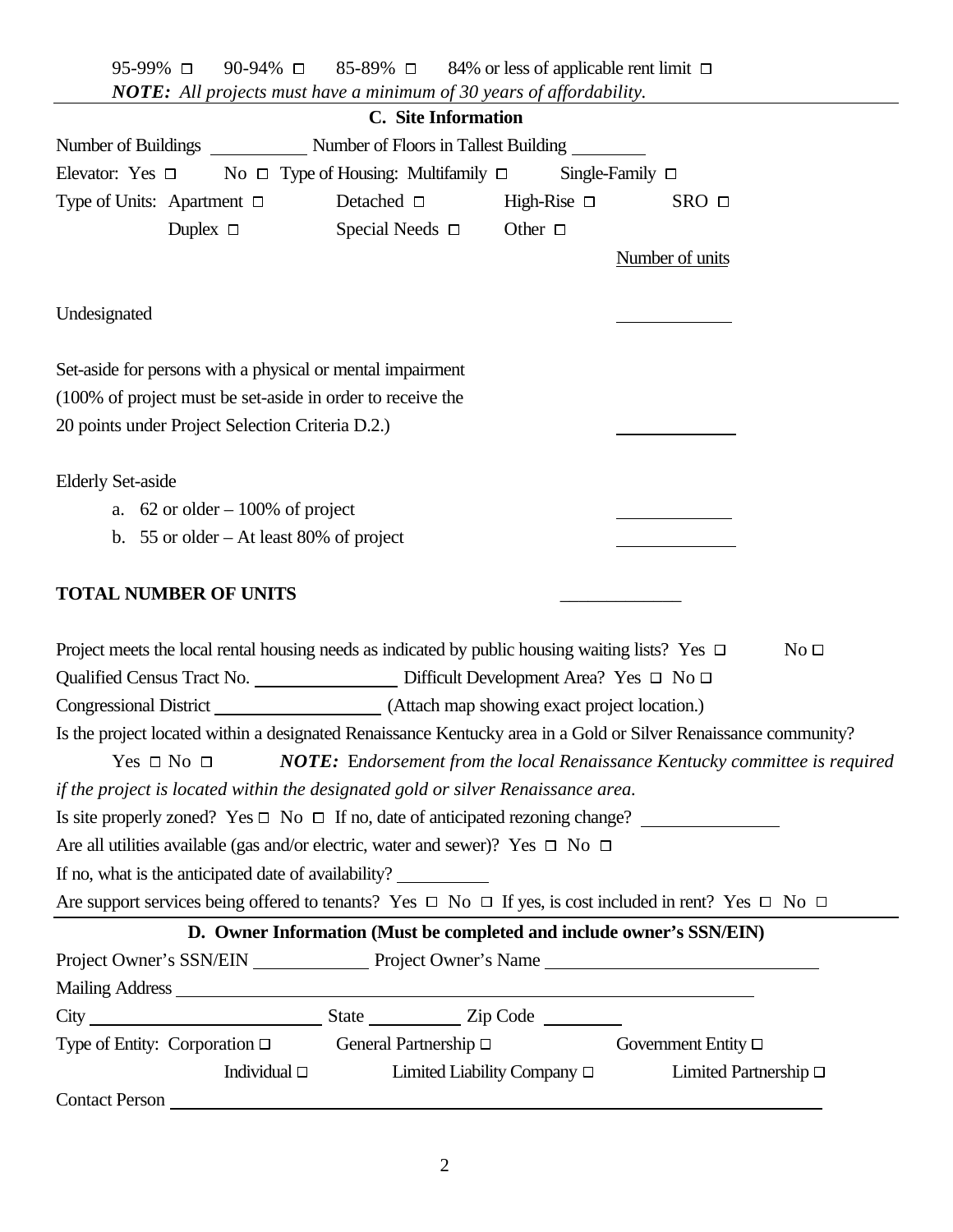|                                                                                                   |                   | E. General Partner Information   |                                                                                                                                                                                                                                |
|---------------------------------------------------------------------------------------------------|-------------------|----------------------------------|--------------------------------------------------------------------------------------------------------------------------------------------------------------------------------------------------------------------------------|
|                                                                                                   |                   |                                  | General Partner's EIN General Partner's Name                                                                                                                                                                                   |
|                                                                                                   |                   |                                  |                                                                                                                                                                                                                                |
|                                                                                                   |                   |                                  |                                                                                                                                                                                                                                |
| Type of Entity: Corporation $\Box$ General Partnership $\Box$ Government Entity $\Box$            |                   |                                  |                                                                                                                                                                                                                                |
|                                                                                                   | Individual $\Box$ | Limited Liability Company $\Box$ | Limited Partnership $\Box$                                                                                                                                                                                                     |
|                                                                                                   |                   |                                  |                                                                                                                                                                                                                                |
|                                                                                                   |                   |                                  |                                                                                                                                                                                                                                |
|                                                                                                   |                   | F. Nonprofit Information         |                                                                                                                                                                                                                                |
| Material Participation of Nonprofit Organization in Accordance with IRC Section $42(h)(5)$ $\Box$ |                   |                                  |                                                                                                                                                                                                                                |
|                                                                                                   |                   |                                  | NOTE: The nonprofit must be the developer and general partner of the project to be eligible for the nonprofit                                                                                                                  |
|                                                                                                   |                   |                                  | set-aside in addition to the requirements of IRC Section $42(h)(5)$ . Otherwise, the application is considered in the                                                                                                          |
|                                                                                                   |                   |                                  | respective urban or rural pools. This section must be completed when the applicant is applying for credit from                                                                                                                 |
|                                                                                                   |                   |                                  | the nonprofit set-aside and when a nonprofit provides services to the project and would like to be considered                                                                                                                  |
| for the 10 points under $C.2$ .                                                                   |                   |                                  |                                                                                                                                                                                                                                |
|                                                                                                   |                   |                                  | Nonprofit's EIN Name Name Name Name Name Name New York Contract to the New York Contract of the New York Contract of the New York Contract of the New York Contract of the New York Contract of the New York Contract of the N |
|                                                                                                   |                   |                                  |                                                                                                                                                                                                                                |
|                                                                                                   |                   |                                  |                                                                                                                                                                                                                                |
| Nonprofit status: $501(c)(3)$ organization $\Box$ $501(c)(4)$ organization $\Box$                 |                   |                                  |                                                                                                                                                                                                                                |
|                                                                                                   |                   |                                  |                                                                                                                                                                                                                                |
|                                                                                                   |                   |                                  |                                                                                                                                                                                                                                |
| Capacity: Developer □ General Partner □ Management Company □ Service Provider □                   |                   |                                  |                                                                                                                                                                                                                                |
|                                                                                                   |                   |                                  | NOTE: You must furnish Articles of Incorporation and IRS documentation for all nonprofit organizations                                                                                                                         |
| <i>involved in the project.</i>                                                                   |                   |                                  |                                                                                                                                                                                                                                |
|                                                                                                   |                   |                                  | To qualify for the nonprofit set-aside, the applicant must materially participate in the development and                                                                                                                       |
|                                                                                                   |                   |                                  | management of the project throughout the compliance period. Within the meaning of IRC 469(h) a nonprofit shall be                                                                                                              |

management of the project throughout the compliance period. Within the meaning of IRC 469(h), a nonprofit shall be treated as materially participating in an activity only if the nonprofit is involved in the operation of the activity on a basis that is regular, continuous and substantial. In addition to the requirements of IRC Section 42(h)(5), nonprofit participants must be the providers of all on-site property management services. Also, a qualified nonprofit must maintain an ownership interest in the project and cannot be controlled by or closely related to any of the for-profit owners or partners.

 $\Box$  Exempt purposes include fostering of low-income housing (attach articles of incorporation). *NOTE: Attach letter from nonprofit organization describing nonprofit's participation in the development and operation of the project.*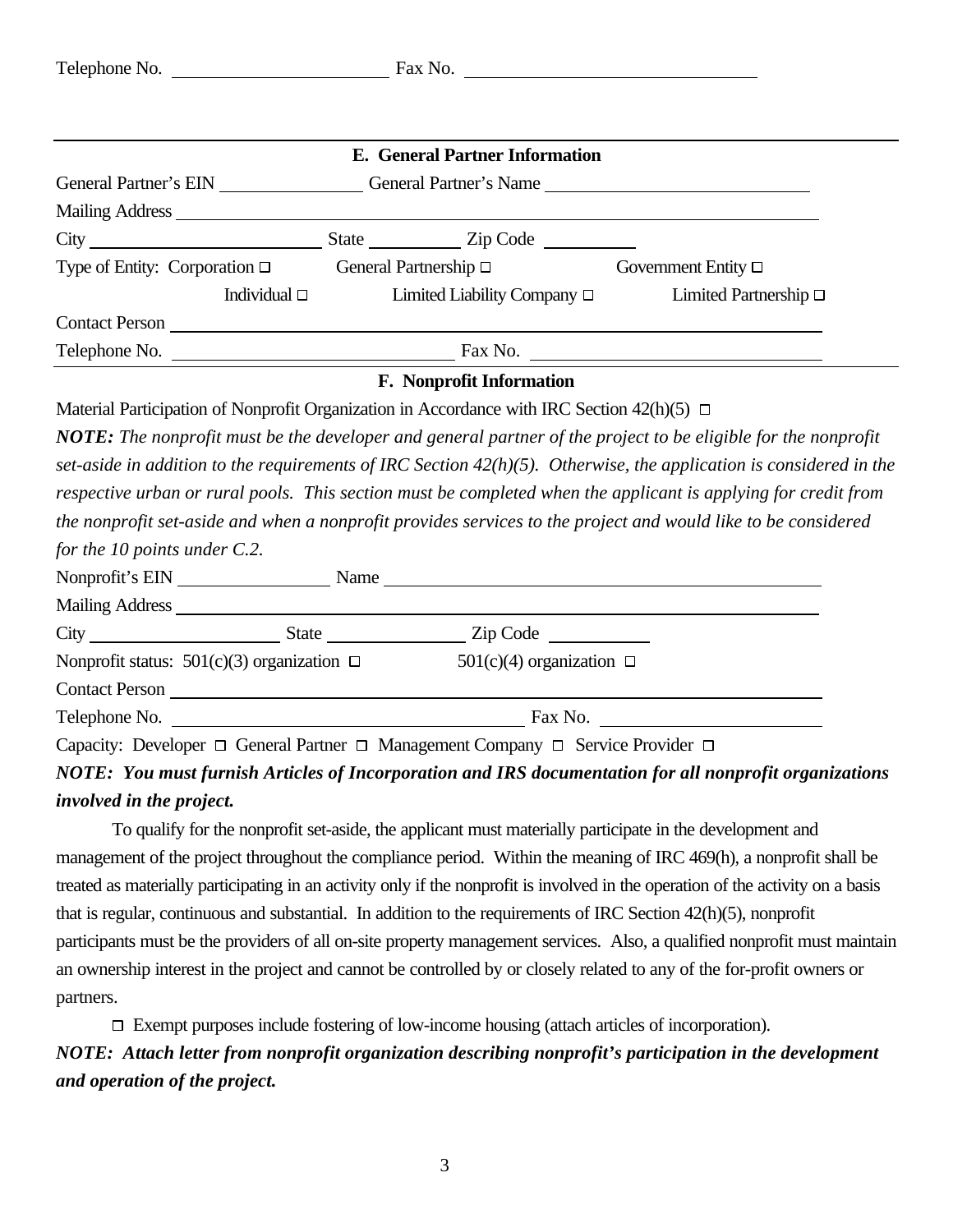|                                               | <b>Number of Units</b> | <b>Square Footage</b> |
|-----------------------------------------------|------------------------|-----------------------|
| Total site acreage                            |                        |                       |
| No. of parking spaces                         |                        |                       |
| Total all buildings                           |                        |                       |
| Total nonresidential space                    |                        |                       |
| Total residential and common use              |                        |                       |
| Total commercial space                        |                        |                       |
| Total common space                            |                        |                       |
| Employee-occupied residential                 |                        |                       |
| Owner-occupied residential                    |                        |                       |
| <b>Total Low-Income/Rent-Restricted units</b> |                        |                       |
| Project-Based Rental-Assistance units         |                        |                       |
| Non-Low-Income residential units              |                        |                       |

## **G. Unit Distribution and Calculation of Applicable Fraction**

# **H. Tenant-Paid Utilities/Utility Allowances**

Source of Allowance: Utility Company  $\Box$  Local Public Housing Authority  $\Box$ ? Effective Date \_\_\_\_\_\_

| <b>UTILITY</b>    | <b>BEDROOM SIZE/MONTHLY ALLOWANCE</b> |   |                |   |                |  |
|-------------------|---------------------------------------|---|----------------|---|----------------|--|
| <b>NOTE:</b> List | $\overline{0}$                        | 1 | $\overline{2}$ | 3 | $\overline{4}$ |  |
| only tenant-paid  |                                       |   |                |   |                |  |
| <i>utilities.</i> |                                       |   |                |   |                |  |
| Heating           |                                       |   |                |   |                |  |
| Air-Conditioning  |                                       |   |                |   |                |  |
| Cooking           |                                       |   |                |   |                |  |
| Lighting          |                                       |   |                |   |                |  |
| <b>Hot Water</b>  |                                       |   |                |   |                |  |
| Water             |                                       |   |                |   |                |  |

r.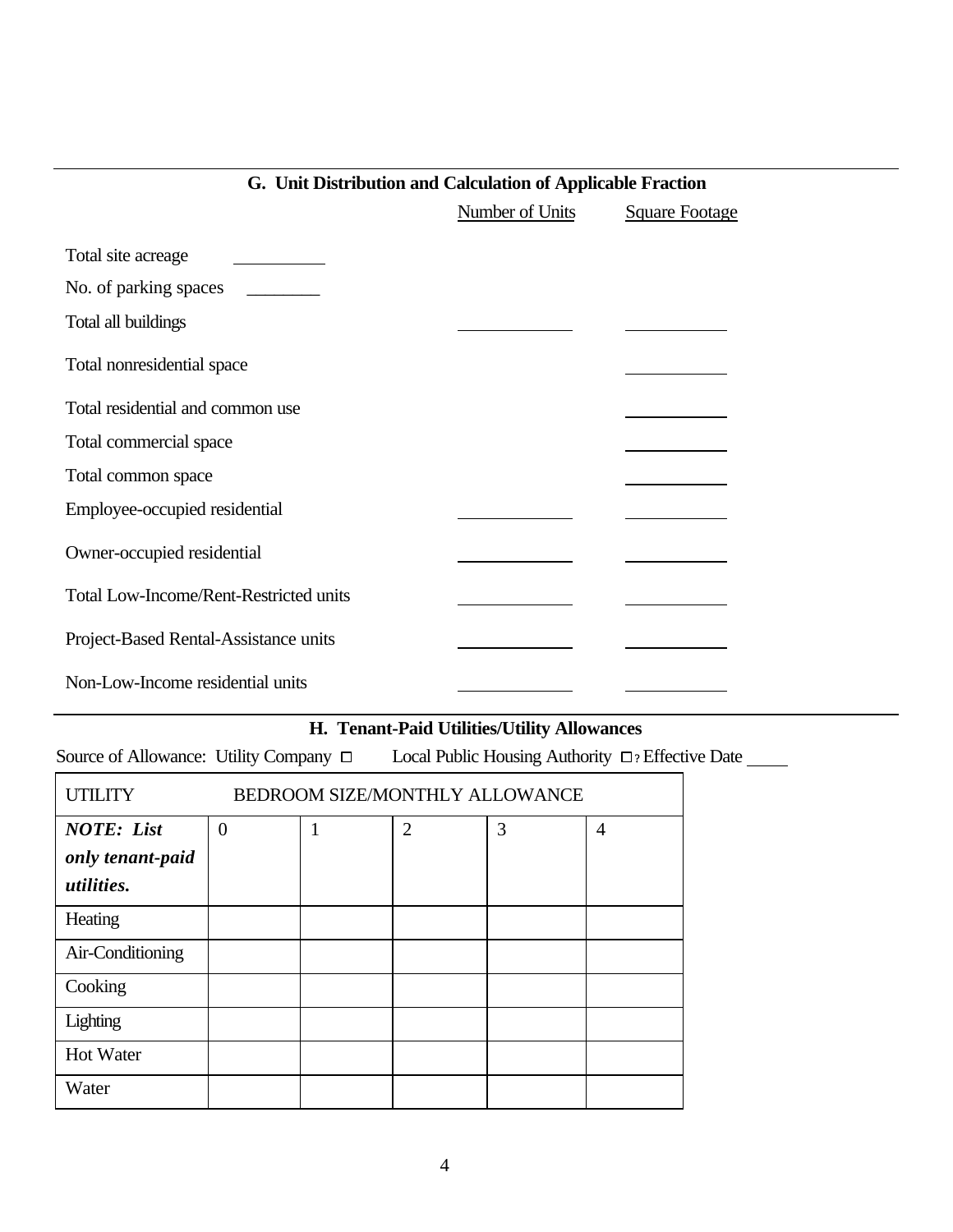| Sewer |  |  |  |
|-------|--|--|--|
| Trash |  |  |  |
| Total |  |  |  |

| <b>Building</b>  | No. of               | No. of | No. of           | No. of                  | Rents    | Other            | Utility   | Gross    |
|------------------|----------------------|--------|------------------|-------------------------|----------|------------------|-----------|----------|
| Designation      | <b>Bedrooms</b>      | Units  | Housing          | Market                  | (Tenant  | Charges          | Allowance | Rent     |
| (Number or       |                      |        | Credit Units     | Rate Units              | Portion) | $\boldsymbol{+}$ | $+$       | $\equiv$ |
| Letter)          |                      |        |                  |                         |          |                  |           |          |
| Sample:          |                      |        |                  |                         |          |                  |           |          |
| $\boldsymbol{A}$ | $\boldsymbol{\beta}$ | 24     | 24               | $\boldsymbol{\theta}$   |          |                  |           |          |
| $\boldsymbol{B}$ | $\boldsymbol{l}$     | 12     | $\boldsymbol{9}$ | $\boldsymbol{\beta}$    |          |                  |           |          |
| $\boldsymbol{B}$ | $\overline{2}$       | 12     | 9                | $\overline{\mathbf{3}}$ |          |                  |           |          |
|                  |                      |        |                  |                         |          |                  |           |          |
|                  |                      |        |                  |                         |          |                  |           |          |
|                  |                      |        |                  |                         |          |                  |           |          |
|                  |                      |        |                  |                         |          |                  |           |          |
|                  |                      |        |                  |                         |          |                  |           |          |

### **I. Unit Distribution and Rents**

## **J. Income Summary**

*NOTE: This information will be required during reservation on the 15-year cash flow statement.*

#### **K. Sources of Funds (All information must be completed.)**

## **Construction Financing**

| Name of Lender | Amount | Interest<br>Rate | Term | Loan Type (Deferred Loan, Forgivable Loan or Grant) |
|----------------|--------|------------------|------|-----------------------------------------------------|
|                |        |                  |      |                                                     |
|                |        |                  |      |                                                     |
|                |        |                  |      |                                                     |
|                |        |                  |      |                                                     |
|                |        |                  |      |                                                     |

## **Permanent Financing (All sources must be listed. Use additional sheets if necessary.)**

| Name of Lender | Amount | Interest | Term | Loan Type (Deferred Loan, Forgivable Loan or Grant) |
|----------------|--------|----------|------|-----------------------------------------------------|
|                |        | Rate     |      |                                                     |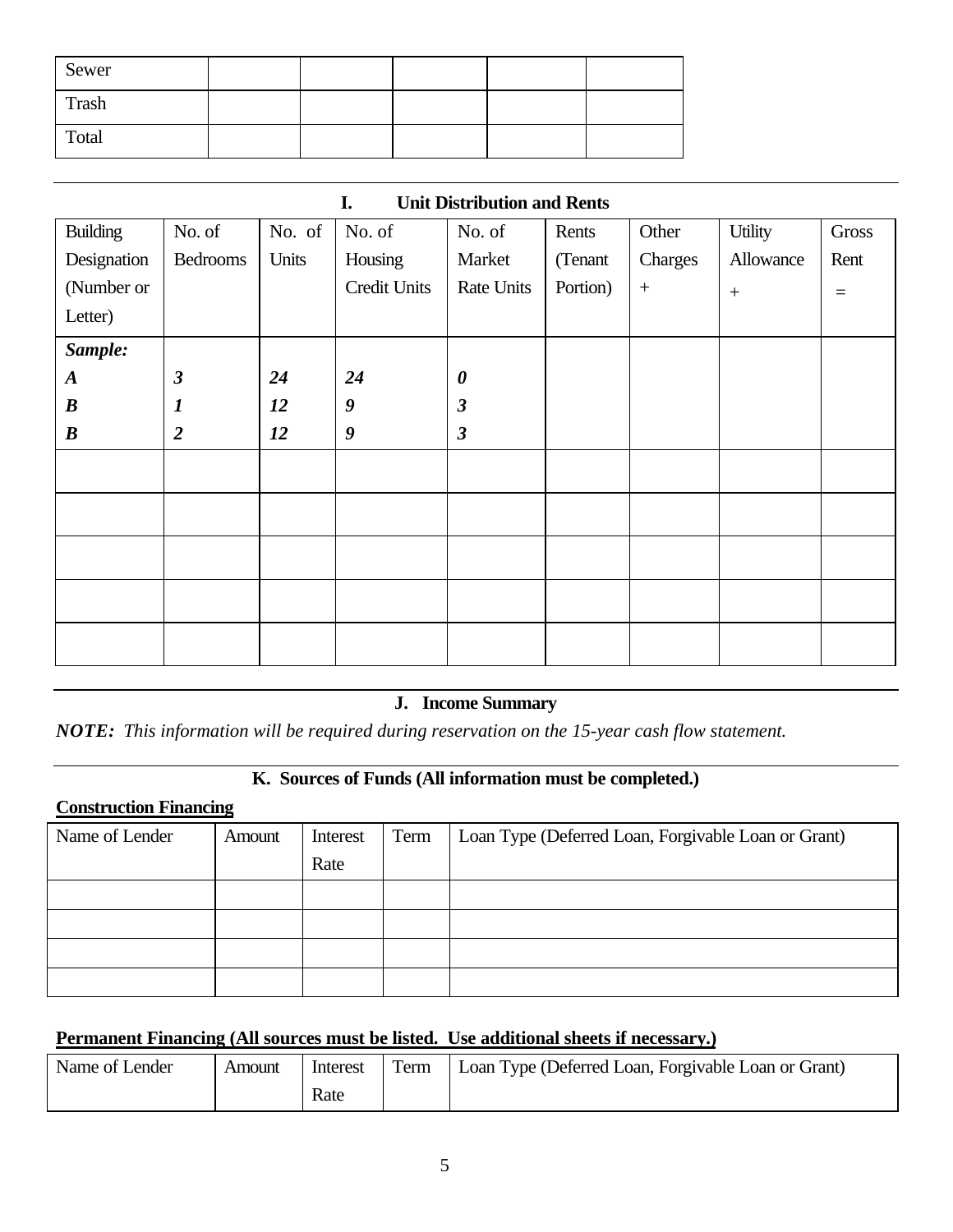## **Tax Credit Financing**

Estimated Net Proceeds from Historic Tax Credits and Housing Credit (Please complete Section O)

|                                   | L. USES OI FUNDS                                                                                                                                                                                                                                                                                                                                    |                                                                                                                                                                                                                                                                                                                                                     |                                                                                        |
|-----------------------------------|-----------------------------------------------------------------------------------------------------------------------------------------------------------------------------------------------------------------------------------------------------------------------------------------------------------------------------------------------------|-----------------------------------------------------------------------------------------------------------------------------------------------------------------------------------------------------------------------------------------------------------------------------------------------------------------------------------------------------|----------------------------------------------------------------------------------------|
|                                   | <b>Excluded From Basis</b>                                                                                                                                                                                                                                                                                                                          | 30% Present Value                                                                                                                                                                                                                                                                                                                                   | 70% Present Value                                                                      |
|                                   |                                                                                                                                                                                                                                                                                                                                                     | Credit                                                                                                                                                                                                                                                                                                                                              | Credit                                                                                 |
| <b>Land Cost</b>                  | $\begin{array}{c c} \hline \texttt{S} & \texttt{S} & \texttt{S} \\ \hline \end{array}$                                                                                                                                                                                                                                                              |                                                                                                                                                                                                                                                                                                                                                     |                                                                                        |
| <b>Land Acquisition Costs</b>     | $\mathsf{\$}$<br><u> 1989 - Jan Stein Stein Stein Stein Stein Stein Stein Stein Stein Stein Stein Stein Stein Stein Stein Stein S</u>                                                                                                                                                                                                               |                                                                                                                                                                                                                                                                                                                                                     |                                                                                        |
| Attributable to Syndication       |                                                                                                                                                                                                                                                                                                                                                     |                                                                                                                                                                                                                                                                                                                                                     |                                                                                        |
| Land Cost Attributable to Project | $\begin{array}{c c} \hline \end{array}$                                                                                                                                                                                                                                                                                                             |                                                                                                                                                                                                                                                                                                                                                     |                                                                                        |
| Costs                             |                                                                                                                                                                                                                                                                                                                                                     |                                                                                                                                                                                                                                                                                                                                                     |                                                                                        |
| <b>Buildings</b>                  |                                                                                                                                                                                                                                                                                                                                                     |                                                                                                                                                                                                                                                                                                                                                     |                                                                                        |
| <b>Existing Structures</b>        |                                                                                                                                                                                                                                                                                                                                                     | $\begin{array}{c c} \hline \end{array}$                                                                                                                                                                                                                                                                                                             |                                                                                        |
| Demolition                        | $\begin{array}{c c} \hline \texttt{S} & \texttt{S} & \texttt{S} \\ \hline \end{array}$                                                                                                                                                                                                                                                              |                                                                                                                                                                                                                                                                                                                                                     |                                                                                        |
| Site Work                         |                                                                                                                                                                                                                                                                                                                                                     |                                                                                                                                                                                                                                                                                                                                                     |                                                                                        |
| On-site Work                      | $\begin{array}{c c} \hline \texttt{S} & \texttt{S} & \texttt{S} \\ \hline \end{array}$                                                                                                                                                                                                                                                              | $\begin{picture}(20,20) \put(0,0){\line(1,0){100}} \put(15,0){\line(1,0){100}} \put(15,0){\line(1,0){100}} \put(15,0){\line(1,0){100}} \put(15,0){\line(1,0){100}} \put(15,0){\line(1,0){100}} \put(15,0){\line(1,0){100}} \put(15,0){\line(1,0){100}} \put(15,0){\line(1,0){100}} \put(15,0){\line(1,0){100}} \put(15,0){\line(1,0){100}} \$       | $\sim$                                                                                 |
| Off-site Work                     | $\begin{array}{c c} \hline \end{array}$                                                                                                                                                                                                                                                                                                             |                                                                                                                                                                                                                                                                                                                                                     |                                                                                        |
| New Construction                  | $\begin{picture}(20,20) \put(0,0){\line(1,0){10}} \put(15,0){\line(1,0){10}} \put(15,0){\line(1,0){10}} \put(15,0){\line(1,0){10}} \put(15,0){\line(1,0){10}} \put(15,0){\line(1,0){10}} \put(15,0){\line(1,0){10}} \put(15,0){\line(1,0){10}} \put(15,0){\line(1,0){10}} \put(15,0){\line(1,0){10}} \put(15,0){\line(1,0){10}} \put(15,0){\line(1$ | $\begin{array}{c c} \hline \texttt{S} & \texttt{S} & \texttt{S} \\ \hline \end{array}$                                                                                                                                                                                                                                                              | $\begin{array}{c c} \hline \end{array}$                                                |
| Rehabilitation                    | $\begin{picture}(20,20) \put(0,0){\line(1,0){10}} \put(15,0){\line(1,0){10}} \put(15,0){\line(1,0){10}} \put(15,0){\line(1,0){10}} \put(15,0){\line(1,0){10}} \put(15,0){\line(1,0){10}} \put(15,0){\line(1,0){10}} \put(15,0){\line(1,0){10}} \put(15,0){\line(1,0){10}} \put(15,0){\line(1,0){10}} \put(15,0){\line(1,0){10}} \put(15,0){\line(1$ | $\begin{picture}(20,20) \put(0,0){\line(1,0){10}} \put(15,0){\line(1,0){10}} \put(15,0){\line(1,0){10}} \put(15,0){\line(1,0){10}} \put(15,0){\line(1,0){10}} \put(15,0){\line(1,0){10}} \put(15,0){\line(1,0){10}} \put(15,0){\line(1,0){10}} \put(15,0){\line(1,0){10}} \put(15,0){\line(1,0){10}} \put(15,0){\line(1,0){10}} \put(15,0){\line(1$ | $\frac{1}{\sqrt{2}}$                                                                   |
| <b>Accessory Structures</b>       | $\frac{1}{2}$                                                                                                                                                                                                                                                                                                                                       | $\begin{array}{c c} \hline \end{array}$ $\begin{array}{c} \hline \end{array}$                                                                                                                                                                                                                                                                       | $\begin{array}{c c} \hline \end{array}$                                                |
| <b>Contractor Fees</b>            |                                                                                                                                                                                                                                                                                                                                                     |                                                                                                                                                                                                                                                                                                                                                     |                                                                                        |
| <b>General Requirements</b>       | $\begin{array}{c c} \hline \texttt{S} & \texttt{S} & \texttt{S} \\ \hline \end{array}$                                                                                                                                                                                                                                                              | $\begin{array}{c c} \hline \texttt{S} & \texttt{S} & \texttt{S} \\ \hline \end{array}$                                                                                                                                                                                                                                                              | $\begin{array}{c c} \hline \texttt{S} & \texttt{S} & \texttt{S} \\ \hline \end{array}$ |
| Overhead                          | $\begin{array}{c c} \hline \end{array}$                                                                                                                                                                                                                                                                                                             | $\frac{1}{\sqrt{2}}$                                                                                                                                                                                                                                                                                                                                | $\frac{1}{\sqrt{2}}$                                                                   |
| Builder's Profit                  | \$                                                                                                                                                                                                                                                                                                                                                  | $\begin{array}{c c} \hline \texttt{S} & \texttt{S} & \texttt{S} \\ \hline \end{array}$                                                                                                                                                                                                                                                              | $\frac{1}{2}$                                                                          |
| <b>Construction Contingency</b>   | \$                                                                                                                                                                                                                                                                                                                                                  | $\mathcal{S}$                                                                                                                                                                                                                                                                                                                                       | $\mathbf{\hat{S}}$                                                                     |
| Professional Fees                 |                                                                                                                                                                                                                                                                                                                                                     |                                                                                                                                                                                                                                                                                                                                                     |                                                                                        |
| Architect                         |                                                                                                                                                                                                                                                                                                                                                     |                                                                                                                                                                                                                                                                                                                                                     |                                                                                        |
| <b>Land Portion</b>               | \$                                                                                                                                                                                                                                                                                                                                                  |                                                                                                                                                                                                                                                                                                                                                     |                                                                                        |
| <b>Building Portion</b>           |                                                                                                                                                                                                                                                                                                                                                     | \$                                                                                                                                                                                                                                                                                                                                                  | \$                                                                                     |

**L. Uses of Funds**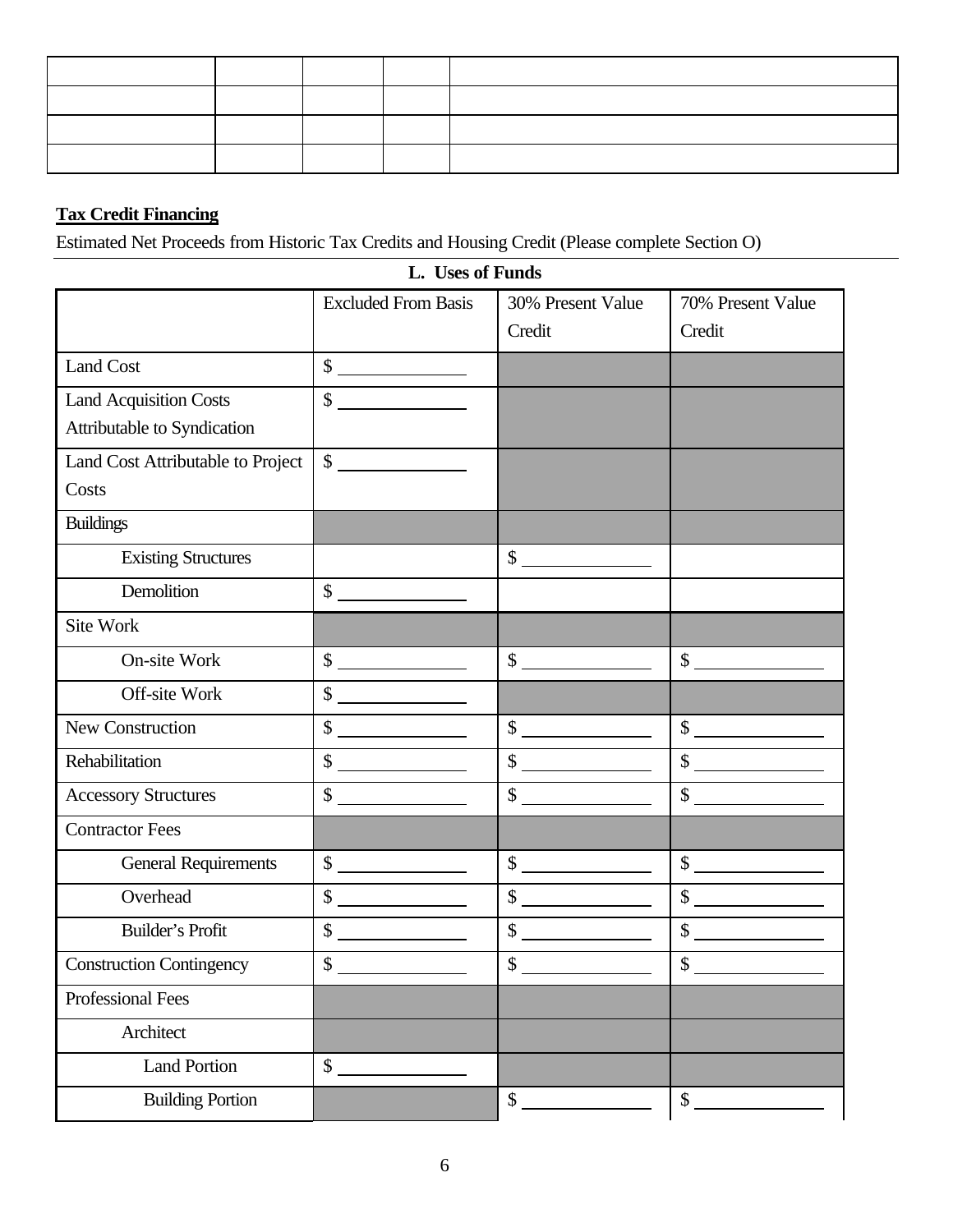| Attorney, Real Estate             |                                                                                                                                                                                                                                                                                                                                                                                                                                                                                                                                        |                                                                                                                                                                                                                                                                                                                                                     |                                                                                                                                                                                                                                                                                                                                                     |
|-----------------------------------|----------------------------------------------------------------------------------------------------------------------------------------------------------------------------------------------------------------------------------------------------------------------------------------------------------------------------------------------------------------------------------------------------------------------------------------------------------------------------------------------------------------------------------------|-----------------------------------------------------------------------------------------------------------------------------------------------------------------------------------------------------------------------------------------------------------------------------------------------------------------------------------------------------|-----------------------------------------------------------------------------------------------------------------------------------------------------------------------------------------------------------------------------------------------------------------------------------------------------------------------------------------------------|
| <b>Land Portion</b>               | $\sim$                                                                                                                                                                                                                                                                                                                                                                                                                                                                                                                                 |                                                                                                                                                                                                                                                                                                                                                     |                                                                                                                                                                                                                                                                                                                                                     |
| <b>Building Portion</b>           |                                                                                                                                                                                                                                                                                                                                                                                                                                                                                                                                        | $\begin{array}{c c} \hline \end{array}$ $\begin{array}{c} \hline \end{array}$                                                                                                                                                                                                                                                                       | $\frac{1}{\sqrt{2}}$                                                                                                                                                                                                                                                                                                                                |
| Engineer/Survey                   |                                                                                                                                                                                                                                                                                                                                                                                                                                                                                                                                        |                                                                                                                                                                                                                                                                                                                                                     |                                                                                                                                                                                                                                                                                                                                                     |
| <b>Land Portion</b>               | $\sim$                                                                                                                                                                                                                                                                                                                                                                                                                                                                                                                                 |                                                                                                                                                                                                                                                                                                                                                     |                                                                                                                                                                                                                                                                                                                                                     |
| <b>Building Portion</b>           |                                                                                                                                                                                                                                                                                                                                                                                                                                                                                                                                        | $\begin{array}{c c} \hline \text{S} & \text{S} & \text{S} \\ \hline \end{array}$                                                                                                                                                                                                                                                                    | $\begin{picture}(20,20) \put(0,0){\line(1,0){10}} \put(15,0){\line(1,0){10}} \put(15,0){\line(1,0){10}} \put(15,0){\line(1,0){10}} \put(15,0){\line(1,0){10}} \put(15,0){\line(1,0){10}} \put(15,0){\line(1,0){10}} \put(15,0){\line(1,0){10}} \put(15,0){\line(1,0){10}} \put(15,0){\line(1,0){10}} \put(15,0){\line(1,0){10}} \put(15,0){\line(1$ |
| <b>Construction Interim Costs</b> |                                                                                                                                                                                                                                                                                                                                                                                                                                                                                                                                        |                                                                                                                                                                                                                                                                                                                                                     |                                                                                                                                                                                                                                                                                                                                                     |
| <b>Hazard Insurance</b>           | $\mathcal{S}$                                                                                                                                                                                                                                                                                                                                                                                                                                                                                                                          | $\sim$                                                                                                                                                                                                                                                                                                                                              | $\sim$                                                                                                                                                                                                                                                                                                                                              |
|                                   | <b>Excluded From Basis</b>                                                                                                                                                                                                                                                                                                                                                                                                                                                                                                             | 30% Present Value<br>Credit                                                                                                                                                                                                                                                                                                                         | 70% Present Value<br>Credit                                                                                                                                                                                                                                                                                                                         |
| Liability Insurance               | $\frac{1}{\sqrt{2}}$                                                                                                                                                                                                                                                                                                                                                                                                                                                                                                                   | $\begin{picture}(20,20) \put(0,0){\line(1,0){10}} \put(15,0){\line(1,0){10}} \put(15,0){\line(1,0){10}} \put(15,0){\line(1,0){10}} \put(15,0){\line(1,0){10}} \put(15,0){\line(1,0){10}} \put(15,0){\line(1,0){10}} \put(15,0){\line(1,0){10}} \put(15,0){\line(1,0){10}} \put(15,0){\line(1,0){10}} \put(15,0){\line(1,0){10}} \put(15,0){\line(1$ | $\frac{1}{1}$                                                                                                                                                                                                                                                                                                                                       |
| Performance Bond                  | $\frac{1}{2}$                                                                                                                                                                                                                                                                                                                                                                                                                                                                                                                          | $\sim$                                                                                                                                                                                                                                                                                                                                              | $\begin{array}{c c} \hline \end{array}$ $\begin{array}{c} \hline \end{array}$                                                                                                                                                                                                                                                                       |
| <b>Credit Report</b>              | $\begin{array}{c c} \hline \end{array}$ $\begin{array}{c} \hline \end{array}$                                                                                                                                                                                                                                                                                                                                                                                                                                                          | $\begin{array}{c c} \hline \end{array}$                                                                                                                                                                                                                                                                                                             | $\begin{array}{c c} \hline \end{array}$                                                                                                                                                                                                                                                                                                             |
| Interest                          | $\frac{\sqrt{2}}{2}$                                                                                                                                                                                                                                                                                                                                                                                                                                                                                                                   | $\begin{array}{c c} \hline \end{array}$                                                                                                                                                                                                                                                                                                             | $\begin{array}{c c} \hline \end{array}$                                                                                                                                                                                                                                                                                                             |
| Origination Points                | $\frac{1}{\sqrt{1-\frac{1}{2}}\sqrt{1-\frac{1}{2}}\sqrt{1-\frac{1}{2}}\sqrt{1-\frac{1}{2}}\sqrt{1-\frac{1}{2}}\sqrt{1-\frac{1}{2}}\sqrt{1-\frac{1}{2}}\sqrt{1-\frac{1}{2}}\sqrt{1-\frac{1}{2}}\sqrt{1-\frac{1}{2}}\sqrt{1-\frac{1}{2}}\sqrt{1-\frac{1}{2}}\sqrt{1-\frac{1}{2}}\sqrt{1-\frac{1}{2}}\sqrt{1-\frac{1}{2}}\sqrt{1-\frac{1}{2}}\sqrt{1-\frac{1}{2}}\sqrt{1-\frac{1}{2}}\sqrt{1-\frac{1}{2}}\sqrt{1-\frac$                                                                                                                   | $\begin{picture}(20,20) \put(0,0){\line(1,0){100}} \put(15,0){\line(1,0){100}} \put(15,0){\line(1,0){100}} \put(15,0){\line(1,0){100}} \put(15,0){\line(1,0){100}} \put(15,0){\line(1,0){100}} \put(15,0){\line(1,0){100}} \put(15,0){\line(1,0){100}} \put(15,0){\line(1,0){100}} \put(15,0){\line(1,0){100}} \put(15,0){\line(1,0){100}} \$       | $\begin{array}{c c} \hline \end{array}$                                                                                                                                                                                                                                                                                                             |
| <b>Credit Enhancement</b>         | $\qquad \qquad \bullet$                                                                                                                                                                                                                                                                                                                                                                                                                                                                                                                | $\frac{\text{S}}{\text{S}}$                                                                                                                                                                                                                                                                                                                         | $\begin{array}{c c} \hline \texttt{S} & \texttt{S} & \texttt{S} \\ \hline \end{array}$                                                                                                                                                                                                                                                              |
| <b>Inspection Fees</b>            | $\frac{1}{2}$                                                                                                                                                                                                                                                                                                                                                                                                                                                                                                                          | $\sim$                                                                                                                                                                                                                                                                                                                                              | $\begin{array}{c c} \hline \end{array}$                                                                                                                                                                                                                                                                                                             |
| Title/Recording - Land            | $\begin{array}{c}\n\circ \\ \bullet \\ \hline\n\end{array}$                                                                                                                                                                                                                                                                                                                                                                                                                                                                            |                                                                                                                                                                                                                                                                                                                                                     |                                                                                                                                                                                                                                                                                                                                                     |
| Title/Recording -Building         |                                                                                                                                                                                                                                                                                                                                                                                                                                                                                                                                        | $\frac{1}{1}$                                                                                                                                                                                                                                                                                                                                       | $\frac{\sqrt{2}}{2}$                                                                                                                                                                                                                                                                                                                                |
| Other Legal Fees                  | $\bigg\{\begin{array}{c c} \multicolumn{3}{c }{\textbf{\footnotesize{S}}}\end{array}\qquad \qquad \begin{array}{c} \multicolumn{3}{c }{\textbf{\footnotesize{S}}}\end{array}\qquad \qquad \begin{array}{c} \multicolumn{3}{c }{\textbf{\footnotesize{S}}}\end{array}\qquad \qquad \begin{array}{c} \multicolumn{3}{c }{\textbf{\footnotesize{S}}}\end{array}\qquad \qquad \begin{array}{c} \multicolumn{3}{c }{\textbf{\footnotesize{S}}}\end{array}\qquad \qquad \begin{array}{c} \multicolumn{3}{c }{\textbf{\footnotesize{S}}}\end$ | $\frac{1}{2}$                                                                                                                                                                                                                                                                                                                                       | $\begin{array}{c c} \hline \end{array}$                                                                                                                                                                                                                                                                                                             |
| Taxes - Land                      | \$                                                                                                                                                                                                                                                                                                                                                                                                                                                                                                                                     |                                                                                                                                                                                                                                                                                                                                                     |                                                                                                                                                                                                                                                                                                                                                     |
| Taxes - Building                  |                                                                                                                                                                                                                                                                                                                                                                                                                                                                                                                                        | \$                                                                                                                                                                                                                                                                                                                                                  | \$                                                                                                                                                                                                                                                                                                                                                  |
| <b>Permanent Financing</b>        |                                                                                                                                                                                                                                                                                                                                                                                                                                                                                                                                        |                                                                                                                                                                                                                                                                                                                                                     |                                                                                                                                                                                                                                                                                                                                                     |
| <b>Bond Premium</b>               | $\frac{\text{S}}{\text{S}}$                                                                                                                                                                                                                                                                                                                                                                                                                                                                                                            |                                                                                                                                                                                                                                                                                                                                                     |                                                                                                                                                                                                                                                                                                                                                     |
| <b>Origination Fees</b>           | $\sim$                                                                                                                                                                                                                                                                                                                                                                                                                                                                                                                                 |                                                                                                                                                                                                                                                                                                                                                     |                                                                                                                                                                                                                                                                                                                                                     |
| <b>Credit Enhancement</b>         | $\sim$                                                                                                                                                                                                                                                                                                                                                                                                                                                                                                                                 |                                                                                                                                                                                                                                                                                                                                                     |                                                                                                                                                                                                                                                                                                                                                     |
| Title and Recording               | $\frac{1}{\sqrt{1-\frac{1}{2}}\sqrt{1-\frac{1}{2}}\sqrt{1-\frac{1}{2}}\sqrt{1-\frac{1}{2}}\sqrt{1-\frac{1}{2}}\sqrt{1-\frac{1}{2}}\sqrt{1-\frac{1}{2}}\sqrt{1-\frac{1}{2}}\sqrt{1-\frac{1}{2}}\sqrt{1-\frac{1}{2}}\sqrt{1-\frac{1}{2}}\sqrt{1-\frac{1}{2}}\sqrt{1-\frac{1}{2}}\sqrt{1-\frac{1}{2}}\sqrt{1-\frac{1}{2}}\sqrt{1-\frac{1}{2}}\sqrt{1-\frac{1}{2}}\sqrt{1-\frac{1}{2}}\sqrt{1-\frac{1}{2}}\sqrt{1-\frac$                                                                                                                   |                                                                                                                                                                                                                                                                                                                                                     |                                                                                                                                                                                                                                                                                                                                                     |
| <b>Legal Fees</b>                 | $\sim$                                                                                                                                                                                                                                                                                                                                                                                                                                                                                                                                 |                                                                                                                                                                                                                                                                                                                                                     |                                                                                                                                                                                                                                                                                                                                                     |
| Prepaid MIP                       | $\mathbb{S}$                                                                                                                                                                                                                                                                                                                                                                                                                                                                                                                           |                                                                                                                                                                                                                                                                                                                                                     |                                                                                                                                                                                                                                                                                                                                                     |
| <b>Soft Costs</b>                 |                                                                                                                                                                                                                                                                                                                                                                                                                                                                                                                                        |                                                                                                                                                                                                                                                                                                                                                     |                                                                                                                                                                                                                                                                                                                                                     |
| <b>Market Study</b>               | \$                                                                                                                                                                                                                                                                                                                                                                                                                                                                                                                                     |                                                                                                                                                                                                                                                                                                                                                     |                                                                                                                                                                                                                                                                                                                                                     |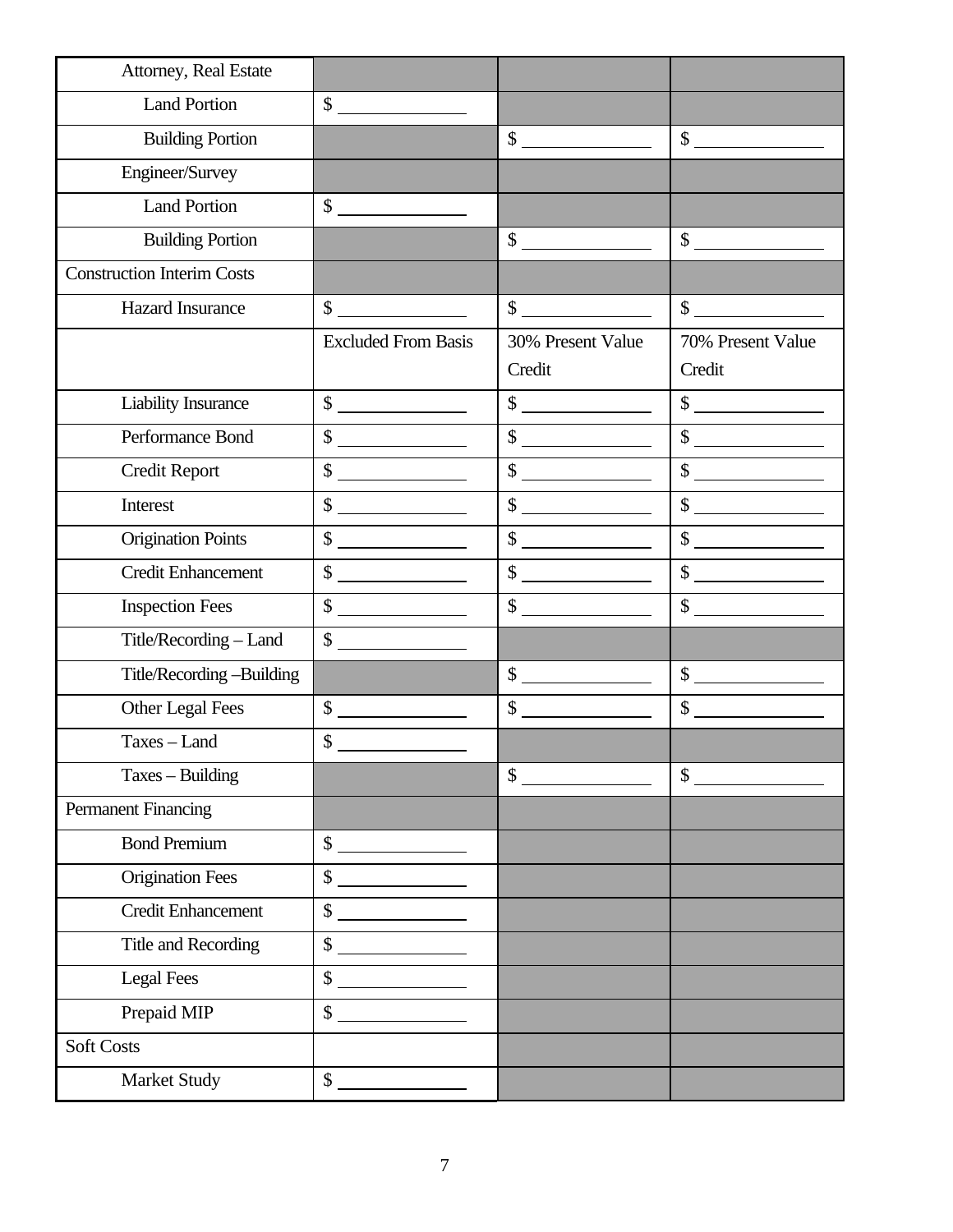| <b>Environmental Study</b>          | $\begin{picture}(20,20) \put(0,0){\line(1,0){10}} \put(15,0){\line(1,0){10}} \put(15,0){\line(1,0){10}} \put(15,0){\line(1,0){10}} \put(15,0){\line(1,0){10}} \put(15,0){\line(1,0){10}} \put(15,0){\line(1,0){10}} \put(15,0){\line(1,0){10}} \put(15,0){\line(1,0){10}} \put(15,0){\line(1,0){10}} \put(15,0){\line(1,0){10}} \put(15,0){\line(1$ | $\begin{picture}(20,20) \put(0,0){\line(1,0){100}} \put(15,0){\line(1,0){100}} \put(15,0){\line(1,0){100}} \put(15,0){\line(1,0){100}} \put(15,0){\line(1,0){100}} \put(15,0){\line(1,0){100}} \put(15,0){\line(1,0){100}} \put(15,0){\line(1,0){100}} \put(15,0){\line(1,0){100}} \put(15,0){\line(1,0){100}} \put(15,0){\line(1,0){100}} \$       | $\begin{array}{c c} \hline \end{array}$                                                                                                                                                                                                                                                                                                             |
|-------------------------------------|-----------------------------------------------------------------------------------------------------------------------------------------------------------------------------------------------------------------------------------------------------------------------------------------------------------------------------------------------------|-----------------------------------------------------------------------------------------------------------------------------------------------------------------------------------------------------------------------------------------------------------------------------------------------------------------------------------------------------|-----------------------------------------------------------------------------------------------------------------------------------------------------------------------------------------------------------------------------------------------------------------------------------------------------------------------------------------------------|
| <b>Tax Credit Fees</b>              | $\frac{1}{2}$                                                                                                                                                                                                                                                                                                                                       |                                                                                                                                                                                                                                                                                                                                                     |                                                                                                                                                                                                                                                                                                                                                     |
| <b>Cost Certification</b>           | $\frac{\text{S}}{\text{S}}$                                                                                                                                                                                                                                                                                                                         |                                                                                                                                                                                                                                                                                                                                                     |                                                                                                                                                                                                                                                                                                                                                     |
| Syndication                         |                                                                                                                                                                                                                                                                                                                                                     |                                                                                                                                                                                                                                                                                                                                                     |                                                                                                                                                                                                                                                                                                                                                     |
| Organization                        | $\begin{array}{c c} \uparrow \end{array}$                                                                                                                                                                                                                                                                                                           |                                                                                                                                                                                                                                                                                                                                                     |                                                                                                                                                                                                                                                                                                                                                     |
| <b>Bridge Loan</b>                  | $\begin{picture}(20,20) \put(0,0){\line(1,0){10}} \put(15,0){\line(1,0){10}} \put(15,0){\line(1,0){10}} \put(15,0){\line(1,0){10}} \put(15,0){\line(1,0){10}} \put(15,0){\line(1,0){10}} \put(15,0){\line(1,0){10}} \put(15,0){\line(1,0){10}} \put(15,0){\line(1,0){10}} \put(15,0){\line(1,0){10}} \put(15,0){\line(1,0){10}} \put(15,0){\line(1$ |                                                                                                                                                                                                                                                                                                                                                     |                                                                                                                                                                                                                                                                                                                                                     |
| <b>Legal Fees</b>                   | $\begin{array}{c c} \hline \end{array}$                                                                                                                                                                                                                                                                                                             |                                                                                                                                                                                                                                                                                                                                                     |                                                                                                                                                                                                                                                                                                                                                     |
| Developer Fees                      |                                                                                                                                                                                                                                                                                                                                                     |                                                                                                                                                                                                                                                                                                                                                     |                                                                                                                                                                                                                                                                                                                                                     |
| Attributable to Land                | $\frac{1}{\sqrt{2}}$                                                                                                                                                                                                                                                                                                                                |                                                                                                                                                                                                                                                                                                                                                     |                                                                                                                                                                                                                                                                                                                                                     |
| Attributable to Syndication         | $\frac{\text{S}}{\text{S}}$                                                                                                                                                                                                                                                                                                                         |                                                                                                                                                                                                                                                                                                                                                     |                                                                                                                                                                                                                                                                                                                                                     |
|                                     | <b>Excluded From Basis</b>                                                                                                                                                                                                                                                                                                                          | 30% Present Value<br>Credit                                                                                                                                                                                                                                                                                                                         | 70% Present Value<br>Credit                                                                                                                                                                                                                                                                                                                         |
| <b>Attributable to Construction</b> |                                                                                                                                                                                                                                                                                                                                                     | $\sim$                                                                                                                                                                                                                                                                                                                                              | $\sim$                                                                                                                                                                                                                                                                                                                                              |
| <b>Consultant Fees</b>              |                                                                                                                                                                                                                                                                                                                                                     |                                                                                                                                                                                                                                                                                                                                                     |                                                                                                                                                                                                                                                                                                                                                     |
| Attributable to Land                | $\begin{picture}(20,20) \put(0,0){\line(1,0){100}} \put(15,0){\line(1,0){100}} \put(15,0){\line(1,0){100}} \put(15,0){\line(1,0){100}} \put(15,0){\line(1,0){100}} \put(15,0){\line(1,0){100}} \put(15,0){\line(1,0){100}} \put(15,0){\line(1,0){100}} \put(15,0){\line(1,0){100}} \put(15,0){\line(1,0){100}} \put(15,0){\line(1,0){100}} \$       |                                                                                                                                                                                                                                                                                                                                                     |                                                                                                                                                                                                                                                                                                                                                     |
| Attributable to Syndication         | $\mathbb{S}$                                                                                                                                                                                                                                                                                                                                        |                                                                                                                                                                                                                                                                                                                                                     |                                                                                                                                                                                                                                                                                                                                                     |
| <b>Attributable to Construction</b> |                                                                                                                                                                                                                                                                                                                                                     | $\begin{array}{c c} \hline \end{array}$                                                                                                                                                                                                                                                                                                             | $\begin{array}{c c} \hline \texttt{S} & \texttt{S} & \texttt{S} \\ \hline \end{array}$                                                                                                                                                                                                                                                              |
| <b>Project Reserves</b>             |                                                                                                                                                                                                                                                                                                                                                     |                                                                                                                                                                                                                                                                                                                                                     |                                                                                                                                                                                                                                                                                                                                                     |
| Rent-Up                             | $\sim$                                                                                                                                                                                                                                                                                                                                              |                                                                                                                                                                                                                                                                                                                                                     |                                                                                                                                                                                                                                                                                                                                                     |
| Operating                           | \$                                                                                                                                                                                                                                                                                                                                                  |                                                                                                                                                                                                                                                                                                                                                     |                                                                                                                                                                                                                                                                                                                                                     |
| Replacement                         | \$                                                                                                                                                                                                                                                                                                                                                  |                                                                                                                                                                                                                                                                                                                                                     |                                                                                                                                                                                                                                                                                                                                                     |
| <b>Escrows</b>                      | $\frac{1}{2}$                                                                                                                                                                                                                                                                                                                                       |                                                                                                                                                                                                                                                                                                                                                     |                                                                                                                                                                                                                                                                                                                                                     |
| Other Project Costs (specify)       |                                                                                                                                                                                                                                                                                                                                                     |                                                                                                                                                                                                                                                                                                                                                     |                                                                                                                                                                                                                                                                                                                                                     |
|                                     | $\frac{1}{1}$                                                                                                                                                                                                                                                                                                                                       | $\frac{1}{\sqrt{1-\frac{1}{2}}\sqrt{1-\frac{1}{2}}\left(1-\frac{1}{2}\right)}$                                                                                                                                                                                                                                                                      | $\sim$                                                                                                                                                                                                                                                                                                                                              |
|                                     | $\begin{picture}(20,20) \put(0,0){\line(1,0){100}} \put(15,0){\line(1,0){100}} \put(15,0){\line(1,0){100}} \put(15,0){\line(1,0){100}} \put(15,0){\line(1,0){100}} \put(15,0){\line(1,0){100}} \put(15,0){\line(1,0){100}} \put(15,0){\line(1,0){100}} \put(15,0){\line(1,0){100}} \put(15,0){\line(1,0){100}} \put(15,0){\line(1,0){100}} \$       | $\frac{1}{1}$                                                                                                                                                                                                                                                                                                                                       | $\frac{\text{S}}{\text{S}}$                                                                                                                                                                                                                                                                                                                         |
| <b>TOTAL PROJECT COST</b>           | $\sim$                                                                                                                                                                                                                                                                                                                                              | $\sim$                                                                                                                                                                                                                                                                                                                                              | $\sim$                                                                                                                                                                                                                                                                                                                                              |
| Less: Adjustments to Basis          |                                                                                                                                                                                                                                                                                                                                                     |                                                                                                                                                                                                                                                                                                                                                     |                                                                                                                                                                                                                                                                                                                                                     |
| <b>Grants</b>                       |                                                                                                                                                                                                                                                                                                                                                     | $\begin{array}{c c} \hline \end{array}$                                                                                                                                                                                                                                                                                                             | $\frac{1}{\sqrt{2}}$                                                                                                                                                                                                                                                                                                                                |
| <b>Federal Subsidies</b>            |                                                                                                                                                                                                                                                                                                                                                     | $\begin{picture}(20,20) \put(0,0){\line(1,0){10}} \put(15,0){\line(1,0){10}} \put(15,0){\line(1,0){10}} \put(15,0){\line(1,0){10}} \put(15,0){\line(1,0){10}} \put(15,0){\line(1,0){10}} \put(15,0){\line(1,0){10}} \put(15,0){\line(1,0){10}} \put(15,0){\line(1,0){10}} \put(15,0){\line(1,0){10}} \put(15,0){\line(1,0){10}} \put(15,0){\line(1$ | $\begin{array}{c c} \hline \end{array}$                                                                                                                                                                                                                                                                                                             |
| Historic Rehab. Credits             |                                                                                                                                                                                                                                                                                                                                                     | $\frac{\text{S}}{\text{S}}$                                                                                                                                                                                                                                                                                                                         | $\begin{array}{c c} \hline \end{array}$                                                                                                                                                                                                                                                                                                             |
| <b>Excess Cost Units</b>            |                                                                                                                                                                                                                                                                                                                                                     | $\sim$                                                                                                                                                                                                                                                                                                                                              | $\begin{picture}(20,20) \put(0,0){\line(1,0){10}} \put(15,0){\line(1,0){10}} \put(15,0){\line(1,0){10}} \put(15,0){\line(1,0){10}} \put(15,0){\line(1,0){10}} \put(15,0){\line(1,0){10}} \put(15,0){\line(1,0){10}} \put(15,0){\line(1,0){10}} \put(15,0){\line(1,0){10}} \put(15,0){\line(1,0){10}} \put(15,0){\line(1,0){10}} \put(15,0){\line(1$ |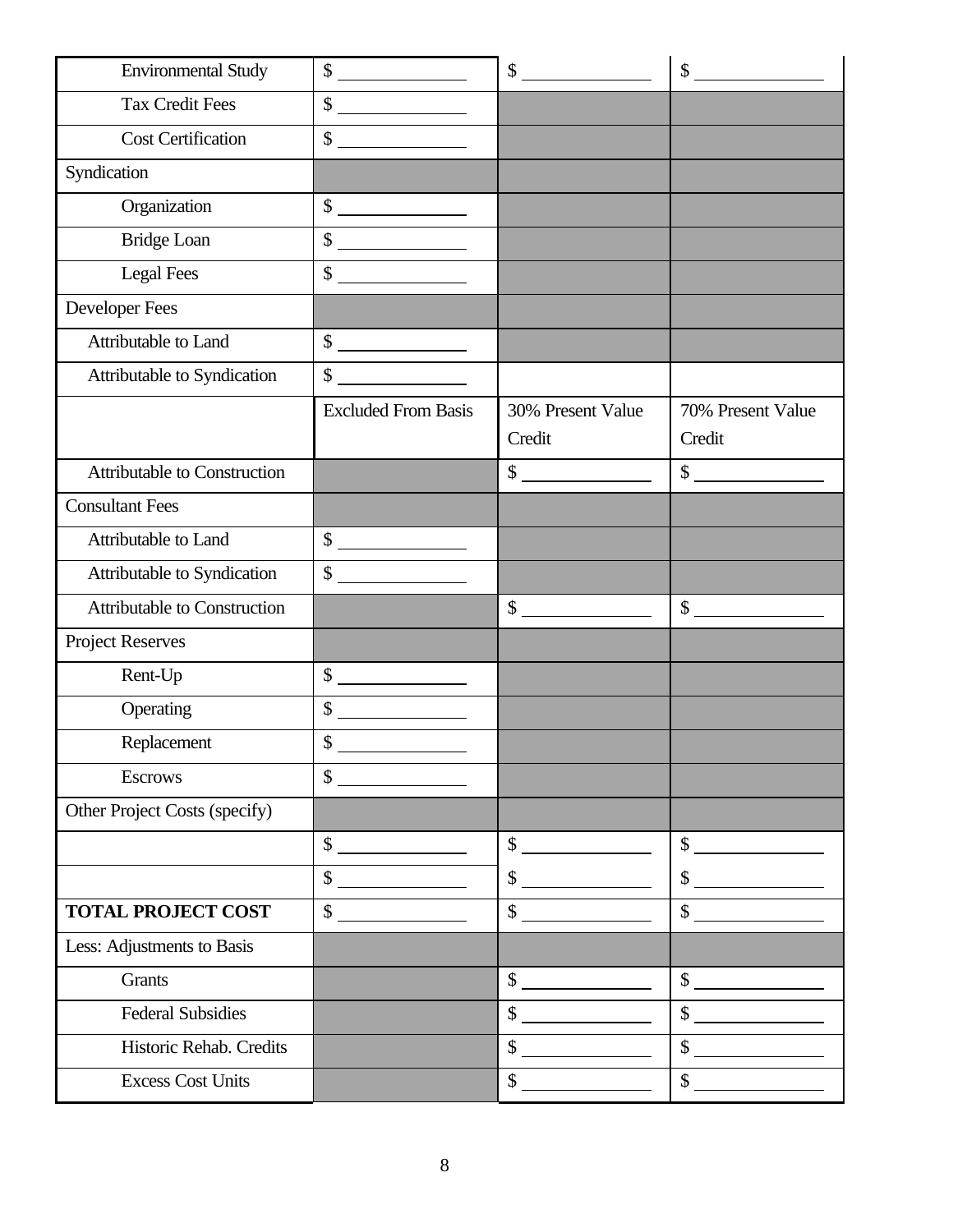| <b>Eligible Basis</b>          |      | \$ | ъD      |
|--------------------------------|------|----|---------|
| <b>High Cost Adjustment</b>    | $\%$ |    | ιD      |
| <b>Adjusted Eligible Basis</b> |      | S  | ሖ<br>ъD |
| Applicable Fraction (lower of  |      |    |         |
| unit fraction or floor space   |      | %  | $\%$    |
| fraction)                      |      |    |         |
| <b>Qualified Basis</b>         |      |    |         |
| <b>Tax Credit Rate</b>         |      | 4% | 9%      |
| Maximum Annual Tax Credits     |      | \$ | ሖ       |

#### **M. Annual Project Expenses/Outflows of Cash**

*NOTE: This information will be required during reservation on the 15-year cash flow statement.*

## **N. Statement of Income and Expenses**

*NOTE: This information will be required during reservation on the 15-year cash flow statement.*

#### **O. Syndication Information**

|                |                      | Syndicator Name                                                                                                                                                                                                                |  |
|----------------|----------------------|--------------------------------------------------------------------------------------------------------------------------------------------------------------------------------------------------------------------------------|--|
|                |                      | Address and the contract of the contract of the contract of the contract of the contract of the contract of the contract of the contract of the contract of the contract of the contract of the contract of the contract of th |  |
|                |                      |                                                                                                                                                                                                                                |  |
|                |                      |                                                                                                                                                                                                                                |  |
|                | Pay-in   Pay-in Date | Amount of Pay-in                                                                                                                                                                                                               |  |
| <b>Number</b>  |                      |                                                                                                                                                                                                                                |  |
| $\mathbf{1}$   |                      |                                                                                                                                                                                                                                |  |
| 2              |                      |                                                                                                                                                                                                                                |  |
| 3              |                      |                                                                                                                                                                                                                                |  |
| $\overline{4}$ |                      |                                                                                                                                                                                                                                |  |
| $\overline{5}$ |                      |                                                                                                                                                                                                                                |  |
|                |                      | Anticipated Net Proceeds from Historic Tax Credit _______________________________                                                                                                                                              |  |
|                |                      |                                                                                                                                                                                                                                |  |
|                |                      |                                                                                                                                                                                                                                |  |
|                |                      |                                                                                                                                                                                                                                |  |
|                |                      |                                                                                                                                                                                                                                |  |
|                |                      | P. Management Information                                                                                                                                                                                                      |  |
|                |                      | Management Company's SSN/EIN Name Name                                                                                                                                                                                         |  |
|                |                      |                                                                                                                                                                                                                                |  |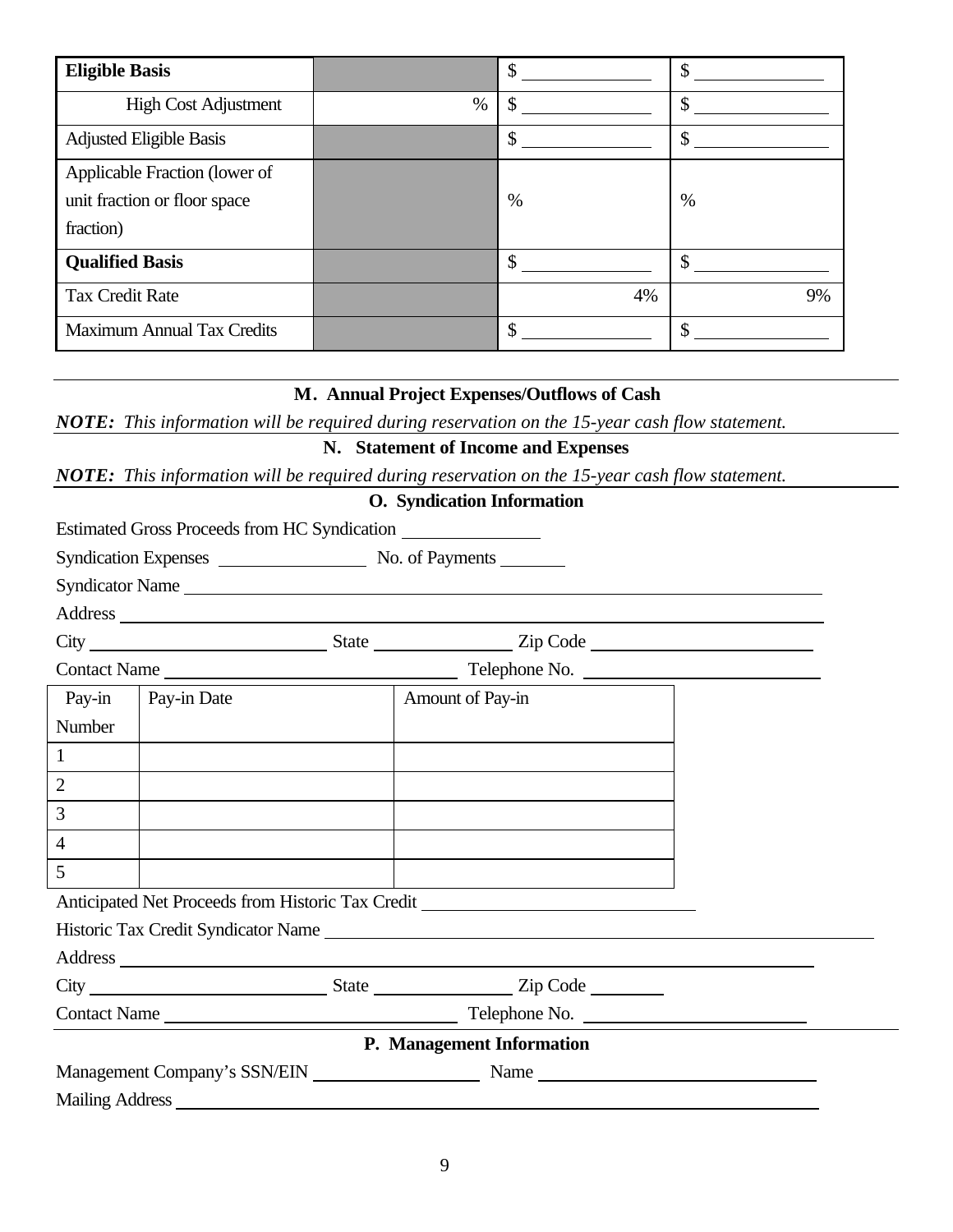|                | State <u>Zip Code</u>                                                                                                                                                                                                              |  |
|----------------|------------------------------------------------------------------------------------------------------------------------------------------------------------------------------------------------------------------------------------|--|
| Contact Person |                                                                                                                                                                                                                                    |  |
| Telephone No.  | Fax No. $\qquad \qquad \qquad$                                                                                                                                                                                                     |  |
|                | Q. Development Team                                                                                                                                                                                                                |  |
|                | Developer's SSN/EIN Name Name Name                                                                                                                                                                                                 |  |
|                | Mailing Address <u>New York and States</u> and The Mailing Address New York and States and The Mailing Address New York and The Mailing Address New York and The Mailing Address New York and The Mailing Address New York and The |  |
|                | State Zip Code                                                                                                                                                                                                                     |  |
|                |                                                                                                                                                                                                                                    |  |
| Telephone No.  | Fax No. $\qquad \qquad$                                                                                                                                                                                                            |  |
|                | Minority or Female Owned and Managed For Profit Development Entity: Yes $\Box$ No $\Box$ NOTE: If yes, attach                                                                                                                      |  |
| documentation. |                                                                                                                                                                                                                                    |  |

| R. Project Schedule |             |                              |
|---------------------|-------------|------------------------------|
|                     | <b>DATE</b> |                              |
| Site                |             | Option/Contract              |
|                     |             | Acquisition                  |
|                     |             | Zoning Approval              |
|                     |             | <b>Tax Abatement</b>         |
| Plans               |             | Final Plans/Specs            |
| Closing             |             | <b>Property Transfer</b>     |
| Construction        |             | <b>Start</b>                 |
|                     |             | Completion/Placed-in-Service |
| Lease-up            |             | <b>Start</b>                 |
|                     |             | <b>Full Occupancy</b>        |

## **S. Project Characteristics**

## **Project Design**

Describe the project design such as brick or stone covering and other building enhancements. **Must be completed to be considered for points under Project Selection Criteria B.4.a.b.c.**

Brick or stone covering 30 percent of total exterior walls  $\Box$ 

**or**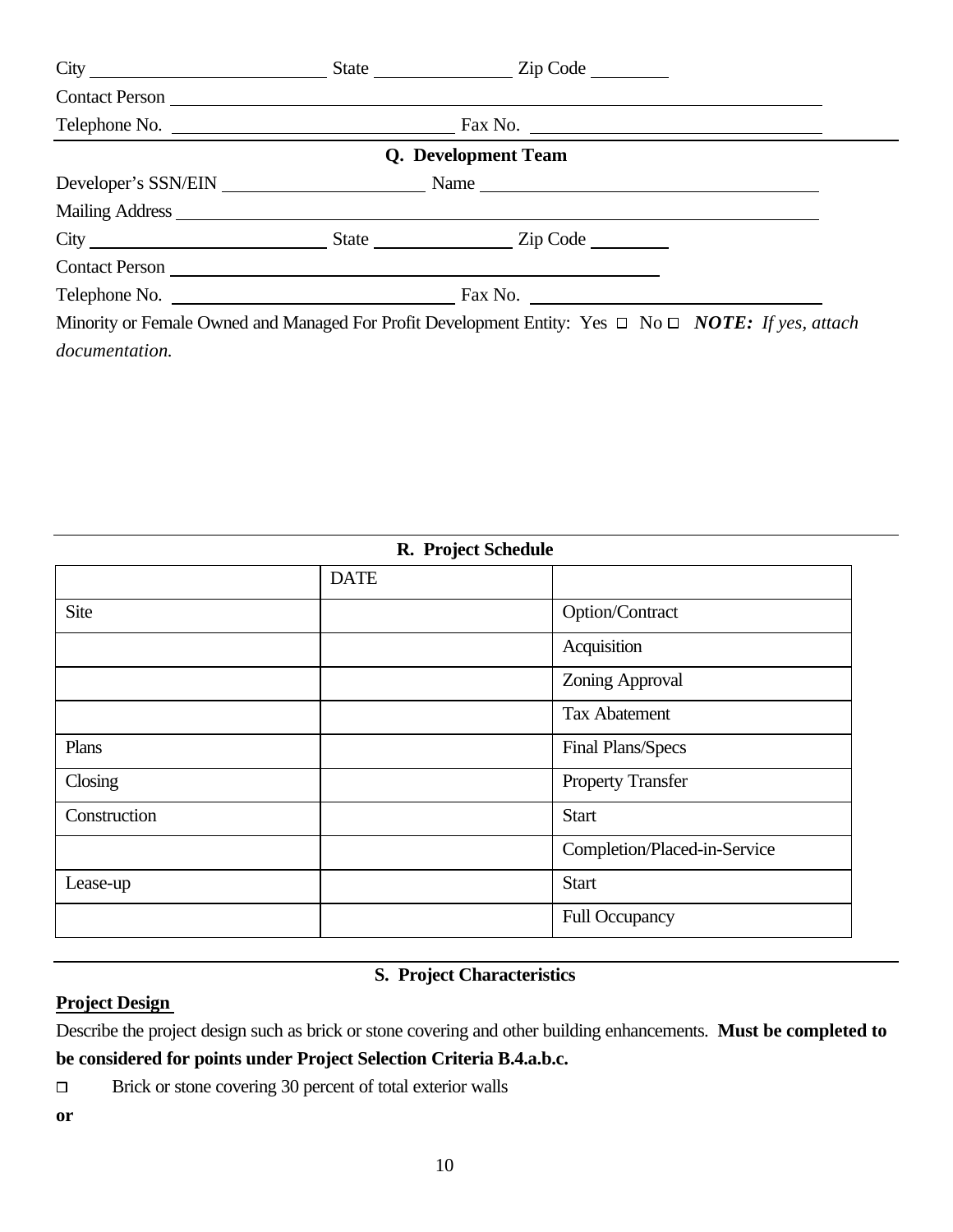#### **Elderly Amenities**

 $\overline{a}$ 

 $\overline{a}$ 

l

Describe special amenities provided for elderly. **Must be completed to be considered for points under Project Selection Criteria D.1.a. or D.1.b.** 

#### **Physical or Mental Impairment Set-Aside**

Describe building features and/or services that provide accessibility for persons with physical or mental impairments. **Must be completed to be considered for points under Project Selection Criteria D.2.**

#### **T. Statement of Application and Certification**

**NOTICE TO APPLICANTS:** It is the applicant's responsibility to submit adequate documentation to support their score. Consistent failure to provide complete and accurate information during the application process, failure to pay compliance fees or late filing fees, failure to comply with attributes pledged on the application or in any other Kentucky Housing Corporation (KHC) program may result in rejection of the application and the applicant being barred from further participation in the Low Income Housing Tax Credit Program.

The undersigned hereby makes application to KHC for reservation, carryover allocation and final allocation of 2003 Low Income Housing Tax Credit. The undersigned agrees that KHC and any of its directors, officers, employees or agents will be indemnified and held harmless against all losses, costs, damages, expenses and liabilities whatsoever in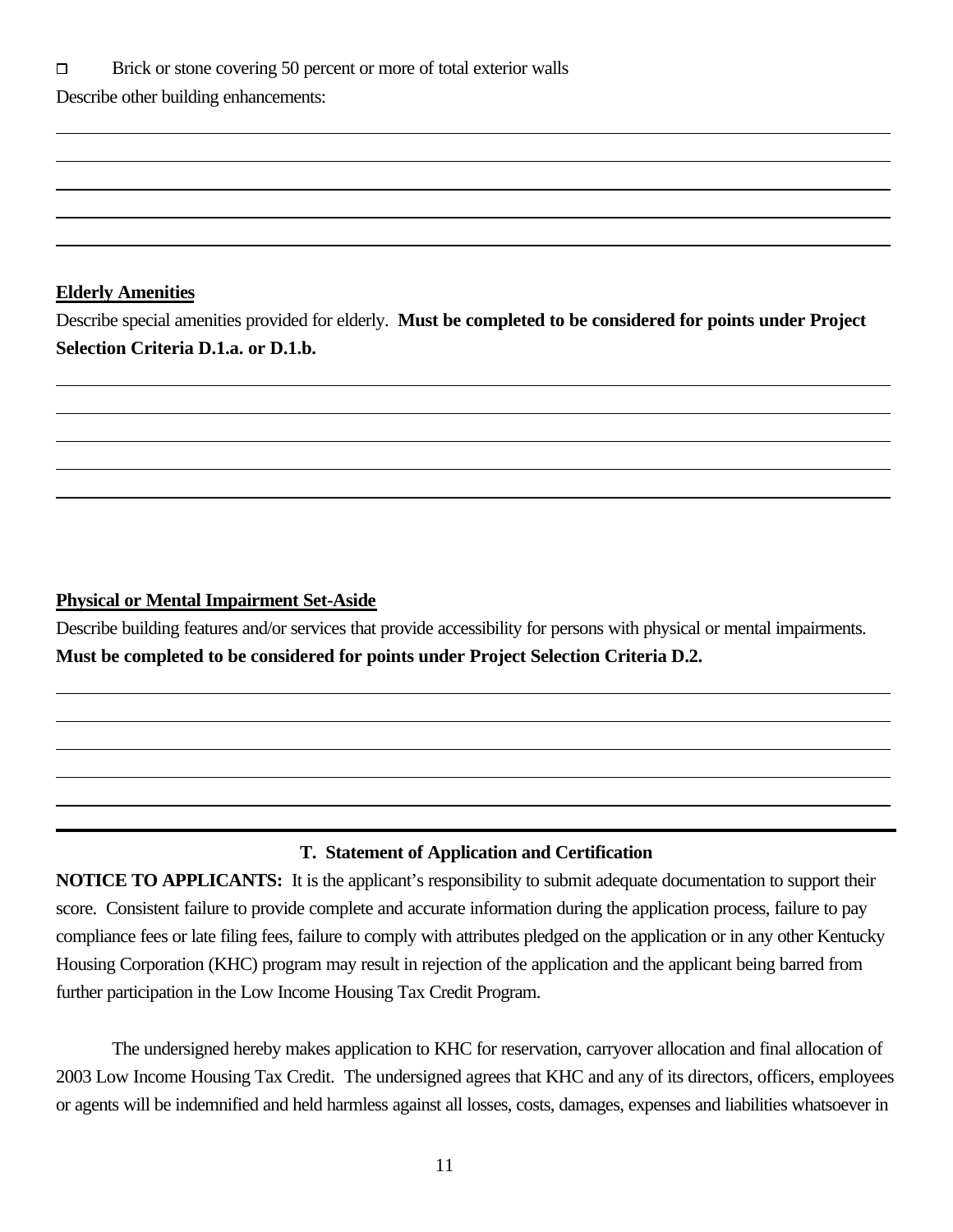nature or kind directly or indirectly resulting from, arising out of or related to acceptance, consideration and approval or disapproval of such application.

The undersigned certifies that he or she is familiar with the applicable provisions of the Internal Revenue Code (IRC) as it relates to the Low Income Housing Tax Credit Program. The undersigned certifies compliance with all provisions of the IRC and applicable regulations, rulings and other pronouncements of the United States Department of the Treasury, including nonprofit regulations and requirements.

The undersigned understands that KHC, in order to effectively administer the Low Income Housing Tax Credit Program, may, from time to time throughout the compliance period, require additional information. The undersigned agrees that, upon receipt of a reasonable request, such additional information will be promptly submitted to KHC. The undersigned agrees that, upon receipt of a reasonable request, representatives of KHC will be permitted to enter the project premises to conduct inspections. The undersigned further understands and agrees that a fee will be assessed by KHC for its compliance monitoring activities as required by the IRC.

The undersigned agrees to pay all application, reservation and compliance monitoring fees (including late filing penalties) assessed by KHC for administration of this program and understands that these fees are nonrefundable.

The undersigned, under the penalties of perjury, hereby represents and certifies that the foregoing information is true, complete and accurate to the best of his or her knowledge and belief. The undersigned further certifies that he or she is duly authorized to execute this instrument.

**The undersigned understands that incomplete applications will be returned to the applicant and will not be considered for Housing Credits. The undersigned also understands that their application will be scored as it is submitted. Additional documentation will not be accepted once the application has been submitted.**

In witness whereof, the undersigned has caused this instrument to be duly executed in his or her name on this  $day of$ ,  $2003.$ 

l

Legal name of owner/sponsor

By

Title **The Community of the Community** of the Community of the Community of the Community of the Community of the Community of the Community of the Community of the Community of the Community of the Community of the Commun

State of state of state of state of state of state of state of state  $\frac{1}{2}$ 

County of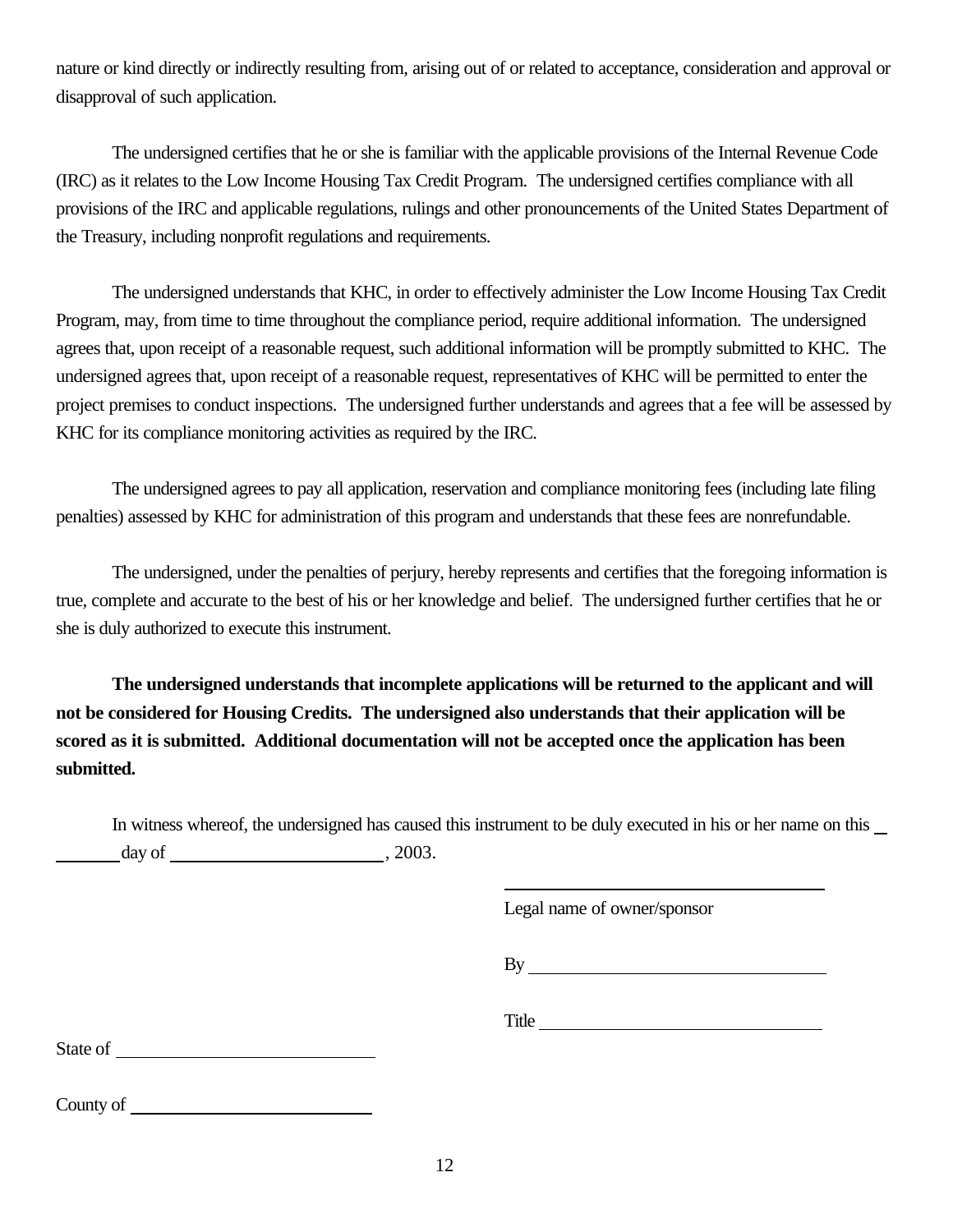Subscribed to and sworn before me by  $\overline{\phantom{a}}$ 

, 2003.

| TNIS | οf<br>dav |
|------|-----------|
|------|-----------|

Notary Public My commission expires \_\_\_\_\_\_\_\_\_\_\_\_\_, 20\_\_.

l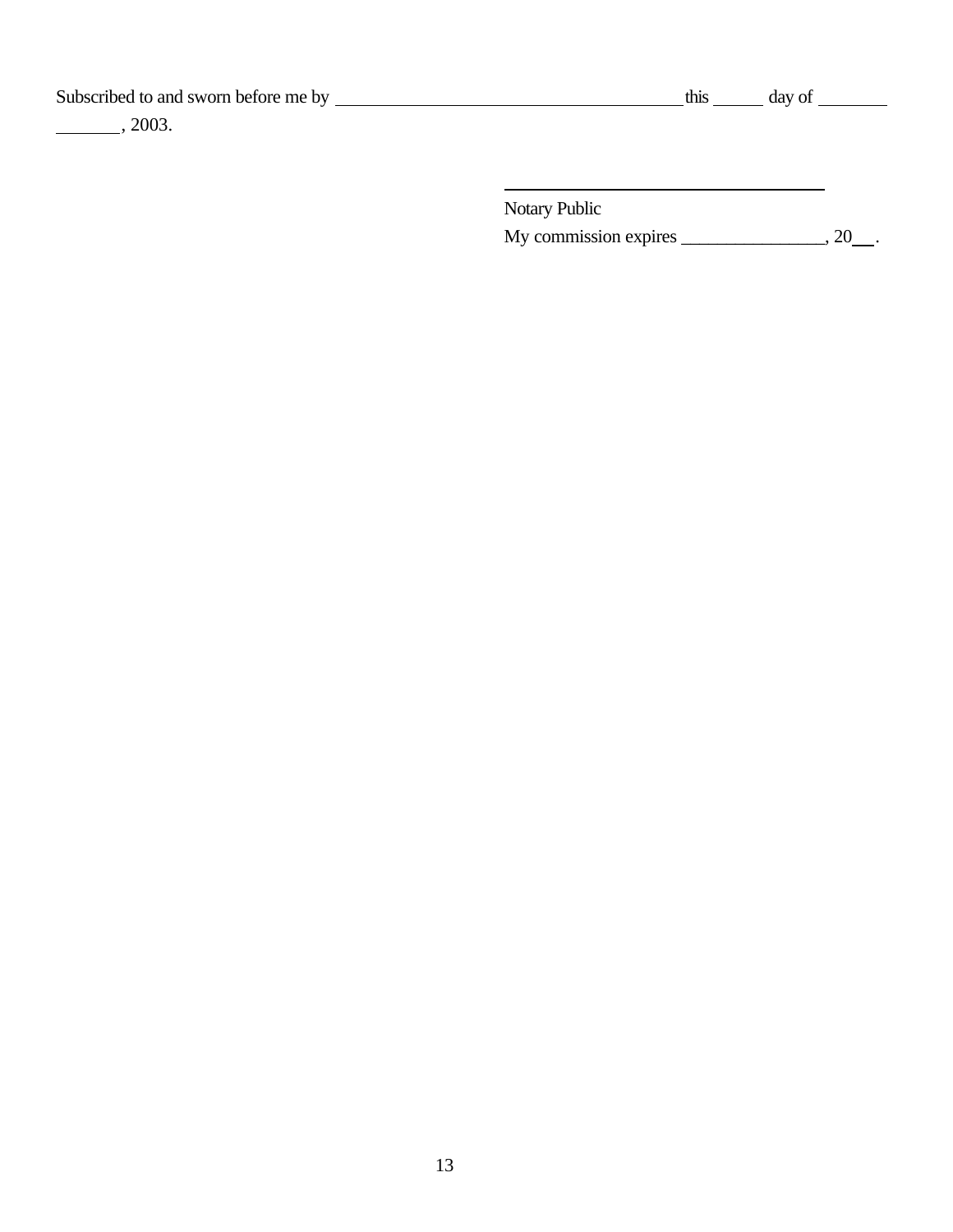## **2003 HOUSING CREDIT APPLICATION EXHIBIT CHECKLIST**

The following items must be submitted with the application. Check to ensure that a complete application is submitted. Incomplete applications will be returned to the applicant. Put N/A where not applicable. Applications will be scored as they are submitted. Additional documentation will not be accepted once the application is submitted.

#### *Minimum Requirements*

## **If any of the Minimum Threshold Requirements are not submitted, the application will be returned to the applicant and will not be considered for Housing Credit.**

1.  $\Box$  Demonstration of site control for each site.

Type of site control:

- $\Box$  Option to purchase Initial Expiration date
- $\Box$  Purchase contract Date closing must occur by
- Owned/property deed *NOTE: Recorded deed must be submitted with application*
- $\Box$  Lease agreement Number of years
- $\Box$  Option to lease Initial Expiration date
- 2. Commitment letters from **each source** of construction financing.
- 3. Commitment letters from **each source** of permanent financing, including grants.
- 4. Commitment of funds from Federal Home Loan Bank's Affordable Housing Program must be submitted. *NOTE: The 10 points under Project Selection Criteria B.3 will not be awarded until the commitment is received by KHC.*
- 5.  $\Box$  Grants and subordinate loans include a description of the repayment terms or a copy of the agreement.
- 6.  $\Box$  Capacity of development team to construct, maintain and manage the proposed project.
	- Developer credentials
	- □ Resume
	- $\Box$  List of projects completed indicating the type of development and number of units.
	- $\Box$  List of all projects that are under construction and the expected completion date. *NOTE: If joint venture, include credentials of all developers.*

#### Management company credentials

- $\Box$  Resumes of key staff.
- $\Box$  List of projects including number of units in each. Identify type (low-income/market) of development.
- $7. \Box$  Letter of intent from management company.
- 8.  $\Box$  Statement from the project's architect describing energy-efficient design and construction practices.
- 9. Letter of support from the mayor if the project is located within the city limits **or** the county judge-executive if the project is located outside the city limits.
- 10. Endorsement from the local Renaissance Kentucky committee if the project is located within the designated gold or silver Renaissance area.
- 11. Preliminary market study performed by an independent professional market study provider.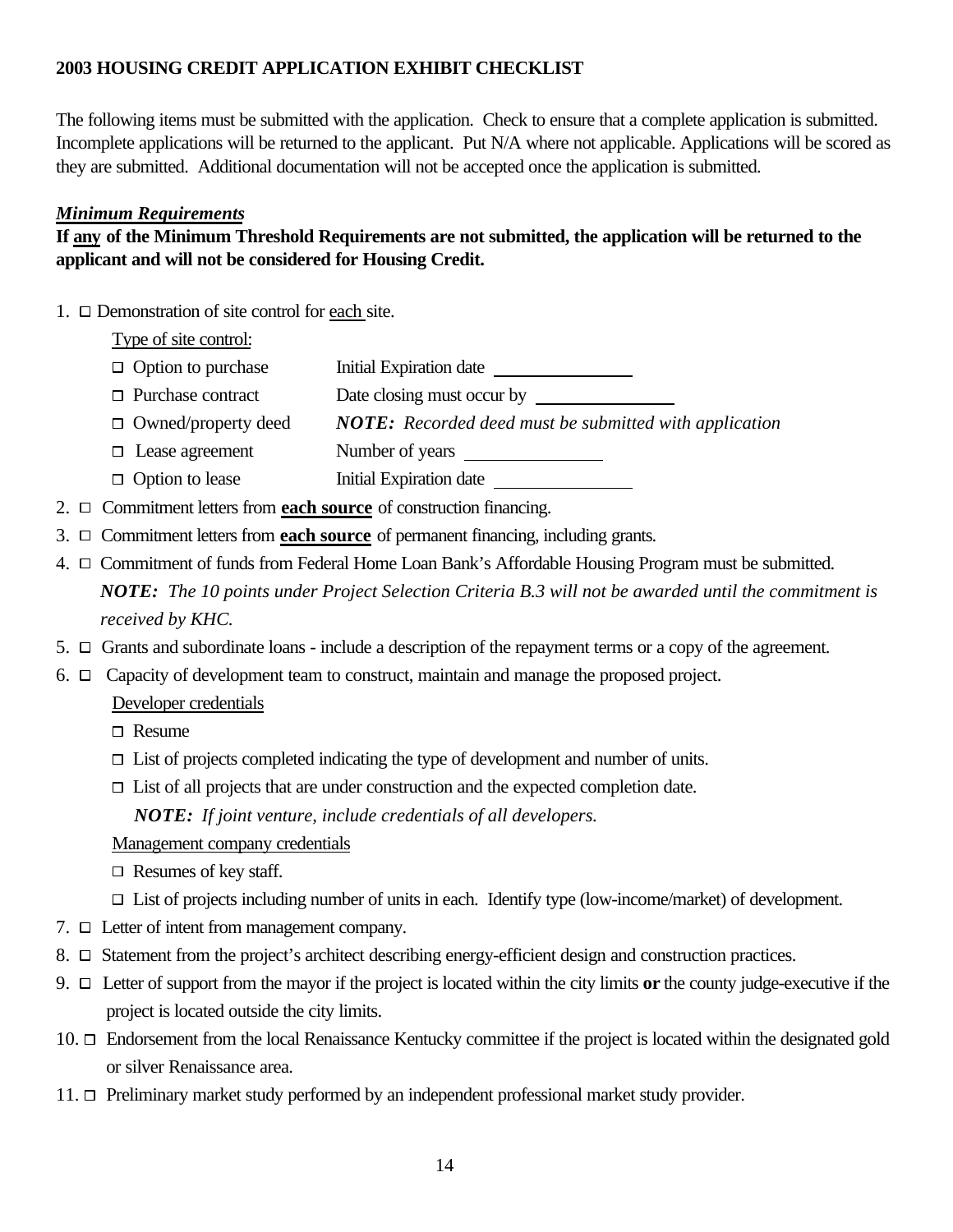- 12. Preliminary market study must identify **all** other Housing Credit projects and units in other projects located adjacent to or near the proposed project. If this information is omitted from the preliminary market study, the application will receive *no points* under Project Selection Criteria B.1.
- 13.  $\Box$  Projects applying for acquisition credit include documentation indicating eligibility under Section 42(d).
- 14.  $\Box$  Description of landscaping.
- 15.  $\Box$  Site plan indicating the location of all buildings in the project.

#### *Scoring Attachments*

- 1. Nonprofits only IRS exempt status determination letter. *NOTE: Include for each nonprofit organization involved in the project.* 
	- Initial determination letter. Advance ruling period ends . *NOTE: If advance ruling period has ended, final determination letter must be submitted.*

### **OR**

- $\Box$  Final determination letter
- 2. Nonprofits only Articles of Incorporation. *NOTE: Include for each nonprofit organization involved in the project. One of the exempt purposes must be fostering of low income housing*
- 3.  $\Box$  Documentation supporting minority or female owned and managed for profit development entity.
- 4.  $\Box$  Documentation showing that the project meets the local rental housing needs as indicated by public housing waiting lists.
- 5.  $\Box$  Letter from qualified nonprofit organization describing the tenant-based services they will provide to be considered for 10 points under Project Selection Criteria C.2.
- 6.  $\Box$  If applicable, IRS waiver for a troubled project.
- 7.  $\Box$  Documentation that compliance period has ended if project has previously received Housing Credits.

## *General*

- 1.  $\Box$  Application fee of \$500 for exclusively nonprofit projects or \$750 for all other projects.
- 2.  $\Box$  Written narrative describing the project.
- $3. \Box$  All projects in an area subject to a plan for community or neighborhood revitalization must attach documentation showing that the project conforms with such plan.
- $4. \Box$  Map showing project location in sufficient detail with congressional district identified.
- 5.  $\Box$  Map showing project location in sufficient detail with Qualified Census Tract/Difficult Development Area(s) is identified.
- 6.  $\Box$  Map showing project location in sufficient detail so the project can be located for a site visit.

## **I understand that incomplete applications will be returned to the applicant and not be considered for housing credit. I also understand that the application will be scored as submitted.**

Applicant Signature Date

 $\overline{\phantom{a}}$  , and the contract of the contract of the contract of the contract of the contract of the contract of the contract of the contract of the contract of the contract of the contract of the contract of the contrac

 $\overline{\phantom{a}}$  , and the contract of the contract of the contract of the contract of the contract of the contract of the contract of the contract of the contract of the contract of the contract of the contract of the contrac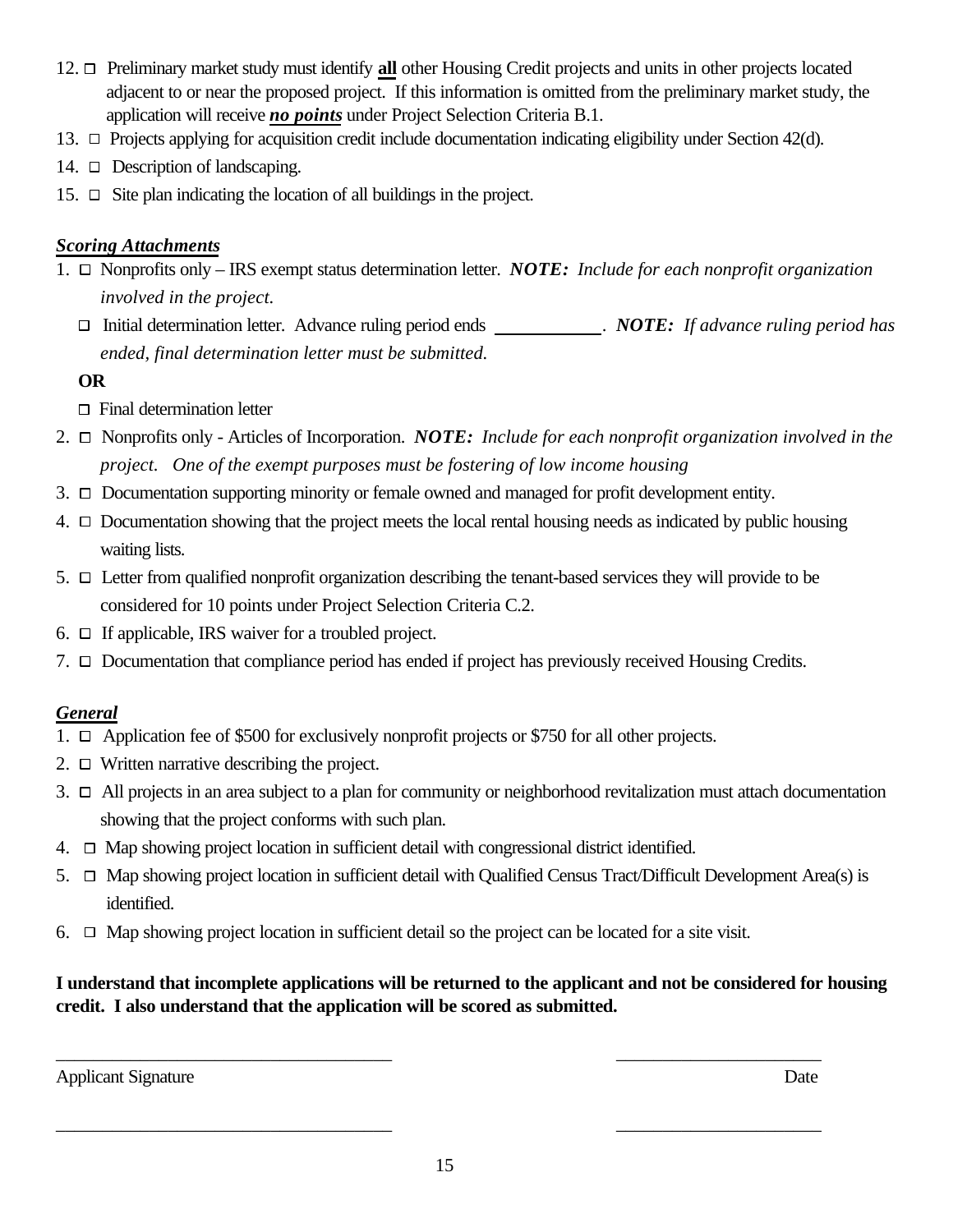### **2003 DOCUMENTATION REQUIREMENTS CHECKLIST**

## **I. To receive a final reservation of HC, these items must be submitted within 30 days after notification of HC award:**

- 1. Five percent reservation fee.
- 2. Evidence of appropriate zoning.
- 3. Evidence of availability of adequate utility service (gas and/or electric, water and sewer).
- 4. Estimated project cost breakdown per building.
- 5. Updated project completion schedule.
- 6. Fifteen-year projection of project cash flows.
- 7. Copies of the articles of incorporation or partnership agreement and certificate of limited partnership that has been filed with the Secretary of State.
- 8. Letter from architect verifying square footage of project. The architect also must verify that the following minimum heated and cooled net square footage for new construction projects have been met: Single Room Occupancy (SRO) unit – 150 net square feet

Efficiency Apartment – 400 net square feet One-bedroom unit – 600 net square feet Two-bedroom unit – 800 net square feet Three-bedroom unit  $-1,000$  net square feet Four-bedroom unit – 1,100 net square feet

- 9. Final market study from approved provider documenting the need for the proposed development. The applicant must pay the fees for the market study.
- 10. Owner and general partner(s) federal identification numbers.
- 11. All selected projects involving substantial rehabilitation of existing buildings must provide a capital needs assessment prior to final reservation/allocation. This assessment should be performed by a qualified architectural or engineering firm approved by KHC. The purpose is to determine whether the proposed existing building and rehabilitation activities are sufficient to ensure that the building and improvements have a useful life of at least 30 years.
- 12. Appraisal supporting the basis for Housing Credit requested for all buildings requesting acquisition credit.
- 13. Documentation from the architect that buildings comply with all state and local building codes including accessibility standards, applicable federal accessibility laws including Fair Housing Accessibility Guidelines and the Americans with Disabilities Act Accessibility Guidelines.
- 14. All new construction projects must implement KHC's tier one universal design standards. The architect must certify that the project meets this requirement.

#### **II. These items must be submitted by November 26, 2003 for issuance of a carryover allocation:**